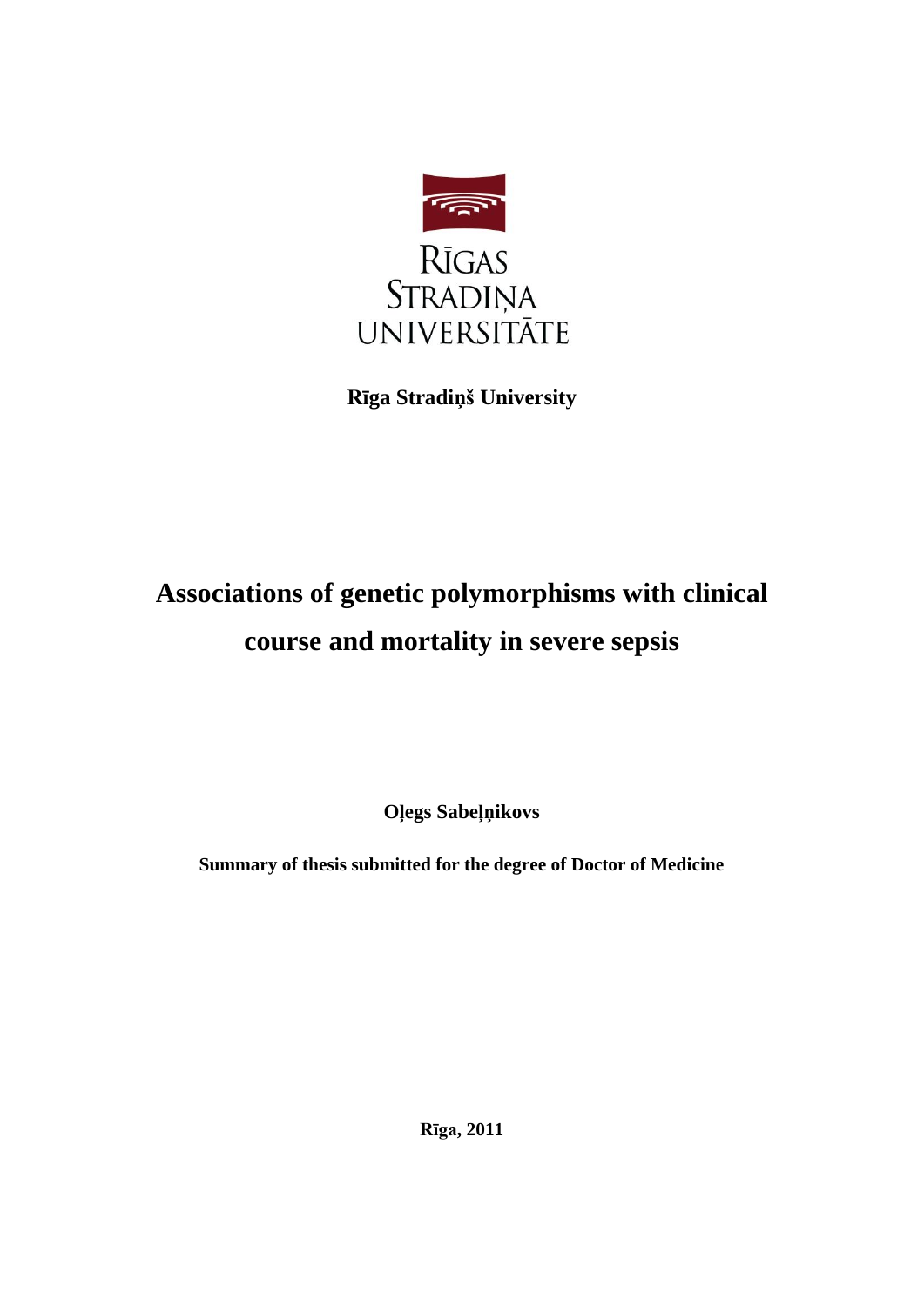Research was carried out at:

- Department of Anaesthesiology and Reanimatology of Rīga Stradiņš University
- Intensive Care Unit of Pauls Stradiņš Clinical University hospital
- Latvian Biomedical Research and Study Centre
- Clinical Immunology Center of Pauls Stradiņš Clinical University hospital

# **Scientific supervisors:**

Dr. habil. med., Professor **Indulis Vanags**

Dr.med., **Liene Ņikitina-Zaķe**

# **Scientific consultant:**

Dr.med., Assistant Professor **Angelika Krūmiņa**

# **Reviewers:**

Dr.med., Assistant Professor **Ilze Štrumfa** (RSU)

Dr.biol. **Aija Linē** (Latvian Biomedical Research and Study Centre)

Dr.med. **Vladimirs Harlamovs** (Pauls Stradiņš CUH)

The meeting of the Promotional Council of Rīga Stradiņš University will be held on **07 March 2011 at 4 p.m.** in the Hippocrates' auditorium of Rīga Stradiņš University, Dzirciema str. 16

Promotion thesis can be viewed at Rīga Stradiņš University library, Latvian Academic Library and National Library

Research was carried out with the financial support of Ministry of Education and Science Republic of Latvia (RSU-ZPO7-4) and European Social Fund



Secretary of the Promotion council: Dr.habil.med., Professor **Līga Aberberga-Augškalne**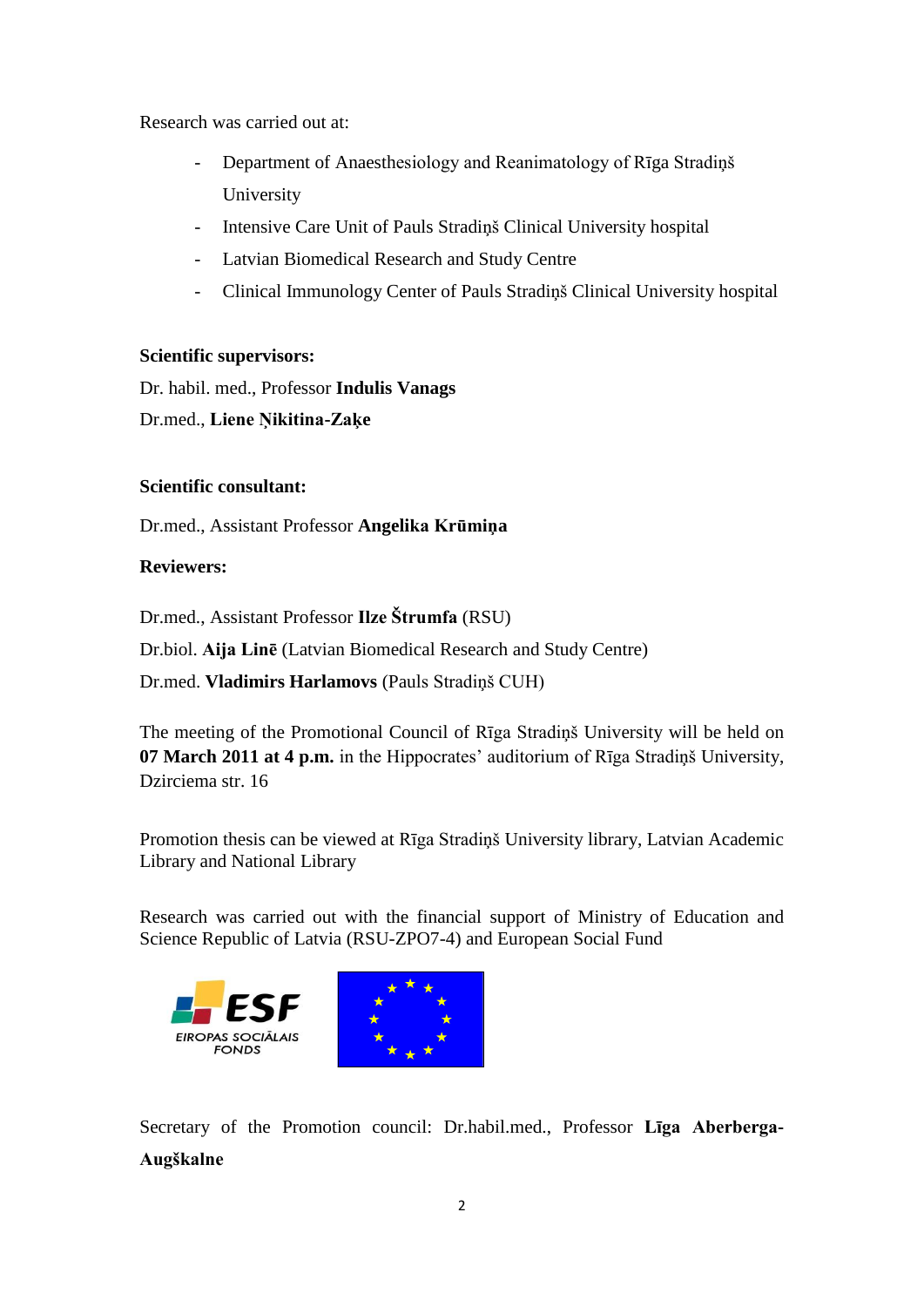# **List of abbreviations**

CI: confidence interval;

DNA: deoxyribonucleic acid;

ELISA: enzyme-linked immunosorbent assay;

H-W: Hardy-Weinberg equilibrium;

ICU: intensive care unit;

IL-10: interleukin 10;

IL-6: interleukin 6;

IQR: interquartile range;

OR: odds ratio;

PaCO<sub>2</sub>: partial tension of carbon dioxide in arterial blood;

PCR: polymerase chain reaction;

SD: standard deviation;

SIRS: systemic inflammatory response syndrome;

SNP: single nucleotide polymorphisms;

SOFA: sequential related organ failure assessment;

TNF-α: Tumor necrosis factor α;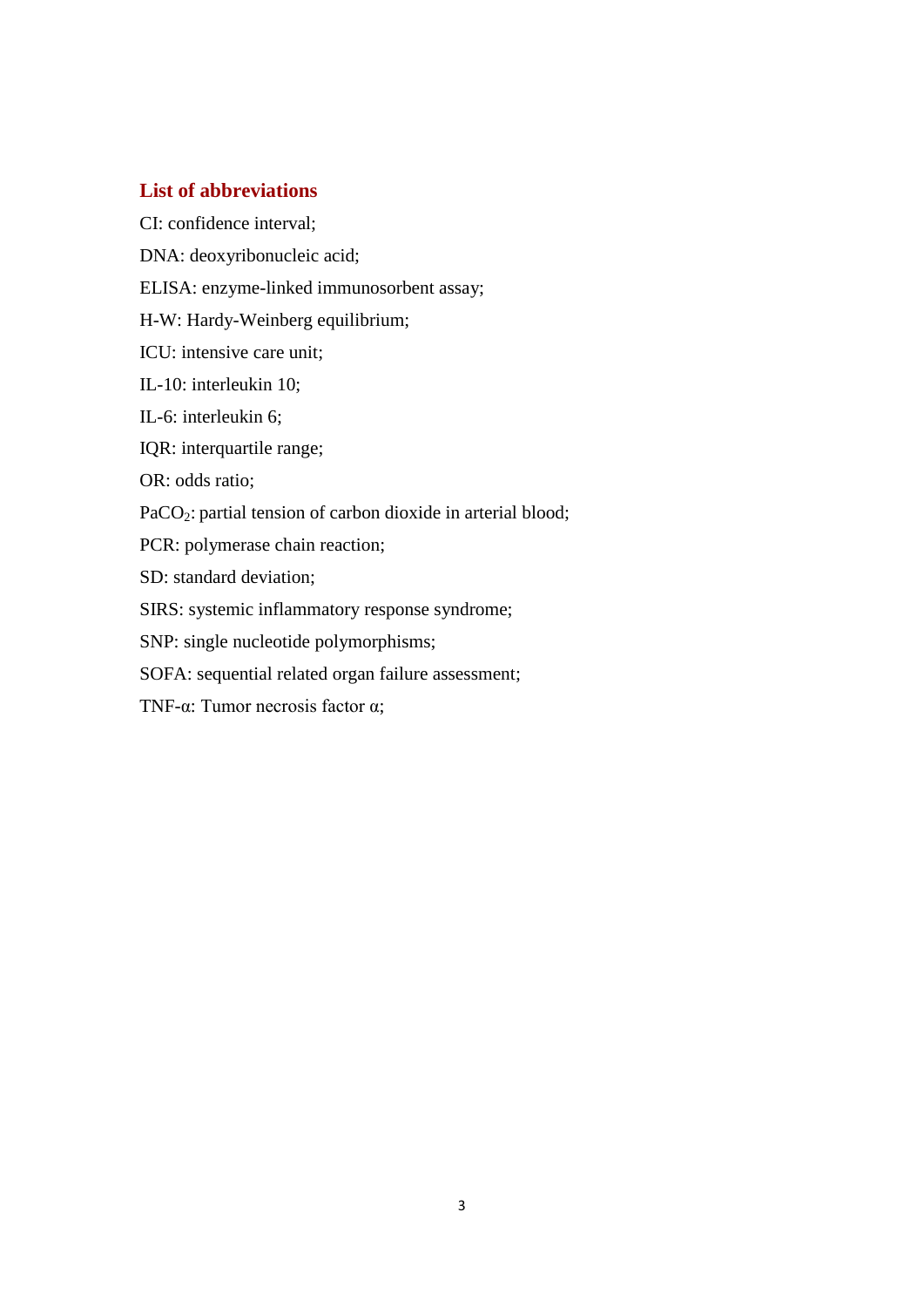## **Introduction**

Genetic variability plays an important role in the evolution of sepsis and its response to treatment. A detailed description of the human genome has opened the possibility to identify associations between single nucleotide polymorphisms (SNPs) and disease. Protein-coding genes involved in the innate immune system are potential candidates for influencing the differences in the expression of pro- and anti-inflammatory cytokines and the outcome of disease in individual patients, including the risks for complications [1]. Although several surveys have demonstrated that certain genetic factors might have unfavourable influence on outcome, a major part of the genetic variations have not yet been fully identified [2].

Bacterial products activate the transcription factor kappa beta in the cytosol of immune cells, which triggers the production of tumor necrosis factor-alpha (TNF- $\alpha$ ), an initiating cytokine and key mediator of the inflammatory responses in sepsis. Taking into account its role in the pathogenesis [3, 4], genetic variations of TNF-A gene, coding for TNF-α, could potentially influence the clinical course and the outcome of disease. This assumption is supported by the demonstration of significant inter-individual differences in stimulated TNF- $\alpha$  production [5, 6].

The major histocompatibility complex class IV on chromosome 6 harbors 3 TNF genes, as well as several microsatellites. Variations in the TNF-A gene have been intensively studied revealing a relatively constant coding sequence for the gene, but several SNP have been described in the promoter region. Thus, a SNP has been identified in the -308 position of the promoter region (G to A, rs1800629). An association between the TNF -308 A allele and increased production of TNF- $\alpha$  has been demonstrated in lipopolysaccharide-stimulated human blood cells [7, 8], but searches for genetic associations between the TNF -308 A allele and human sepsis have given inconsistent results. Some studies have noticed an association between the TNF -308 A allele and a higher incidence and mortality of septic shock [9, 10]. However, no such association has been demonstrated in septic patients without shock [11, 12].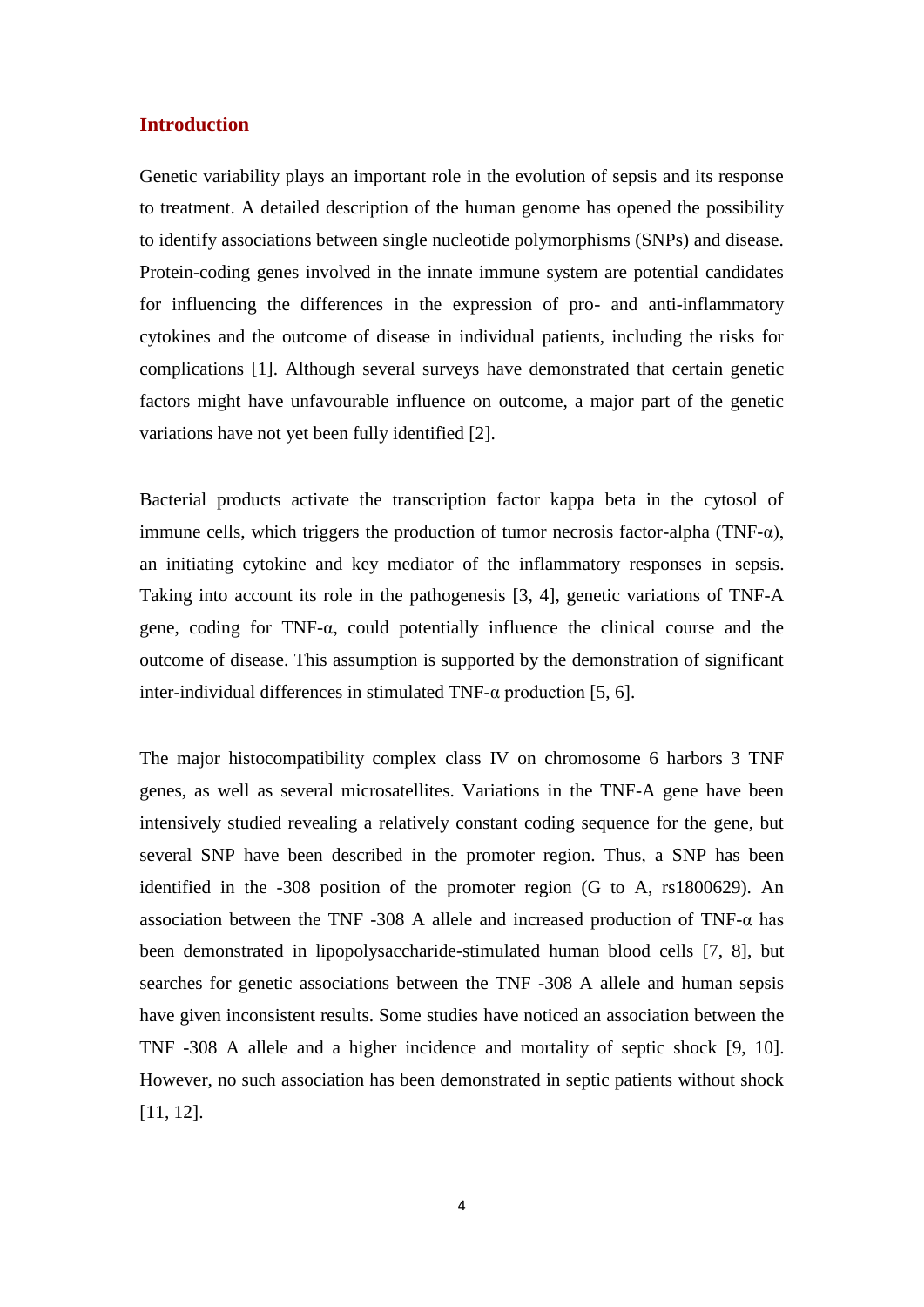Interleukin-6 (IL-6) is instrumental in the regulation of innate and adaptive immune responses. The gene coding for IL-6 is localized in chromosome 7 (7p21p14). *In vitro* studies have revealed one single nucleotide polymorphism in the promoter region (- 174 G/C, rs1800795) in connection with increased production of IL-6 [13, 14], but contradictory results were demonstrated after endotoxin infusion in healthy volunteers with GG and CC genotypes [15, 16].

The anti-inflammatory cytokine IL-10 is produced mainly in monocytes and macrophages and, to a lesser extent, in lymphocytes and epithelial cells. Its role in the pathogenesis of sepsis has been demonstrated in several clinical investigations [17, 18]. Variations in the production of IL-10 in LPS -stimulated blood cultures have been noticed and associations of IL-10 -1082 A/G (rs1800896) polymorphism with the transcription rate have been described [19].

Up to date genetic association studies in septic ICU patients are limited. No such investigations have been performed in Latvian ICU septic patients.

## **Study objective**

In this study, **the aim** was to determine whether associations exist between promoter polymorphisms of cytokine genes and clinical course and outcome of severe sepsis.

The following **objectives** have been set for achieving this aim:

To assess association of the TNF -308 G/A (rs1800629), IL-6 -174 G/C (rs1800795) and IL-10 -1082 A/G (rs180089) polymorphisms with:

- Serum concentration of the corresponding cytokine
- Incidence of septic shock
- ICU mortality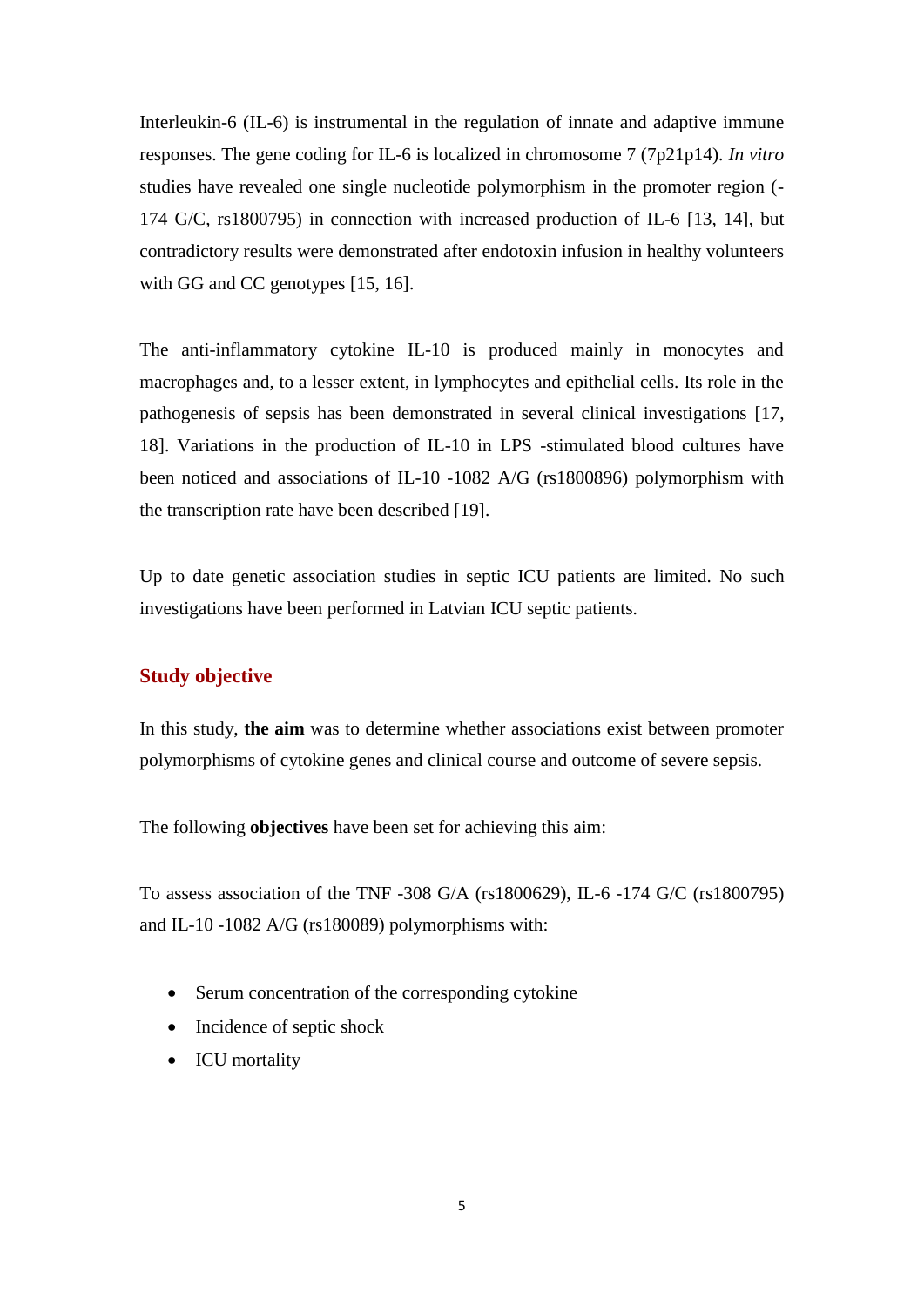#### **The Structure and Extent of the study**

The dissertation consists of 8 chapters: Introduction, Review of literature, Materials and methods, Results, Discussion, Conclusions, Clinical implications, References. The original version of this thesis is written in Latvian on 119 pages, including 71 tables and 34 figures. The list of references consists of 139 titles.

### **Approval of the work**

Four articles have been published in Latvian peer-reviewed scientific journals. One paper was submitted to an international indexed peer-reviewed scientific journal. A patent on the use of "*Method of evaluating severity of patients' condition*" (G01N35/50 13496, 14.06.2006) was obtained.

A total of 3 presentations have been prepared in relation to the subject in focus of the study. These were presented at different international scientific congresses and published in international indexed journals.

The list of publication is included at the end of summary.

# **Materials and methods**

The study was performed in the Intensive Care Unit (ICU) of Pauls Stradiņš Clinical University hospital, Rīga after being approved by the Ethics committee of the Rīga Stradiņš University (Nr. 53-4/2, 14.02.2008.) and by the Central Medical Ethics Committee of Latvia (Nr. 13, 17.09.2008.).

### **Patients**

103 consecutive patients were enrolled into a prospective observational study fulfilling the criteria of sepsis according to the International Sepsis Definitions [20]. All patients were of the Caucasian race. Patients less than 18 years of age were excluded from the study; as were patients with defined immunodeficiencies and those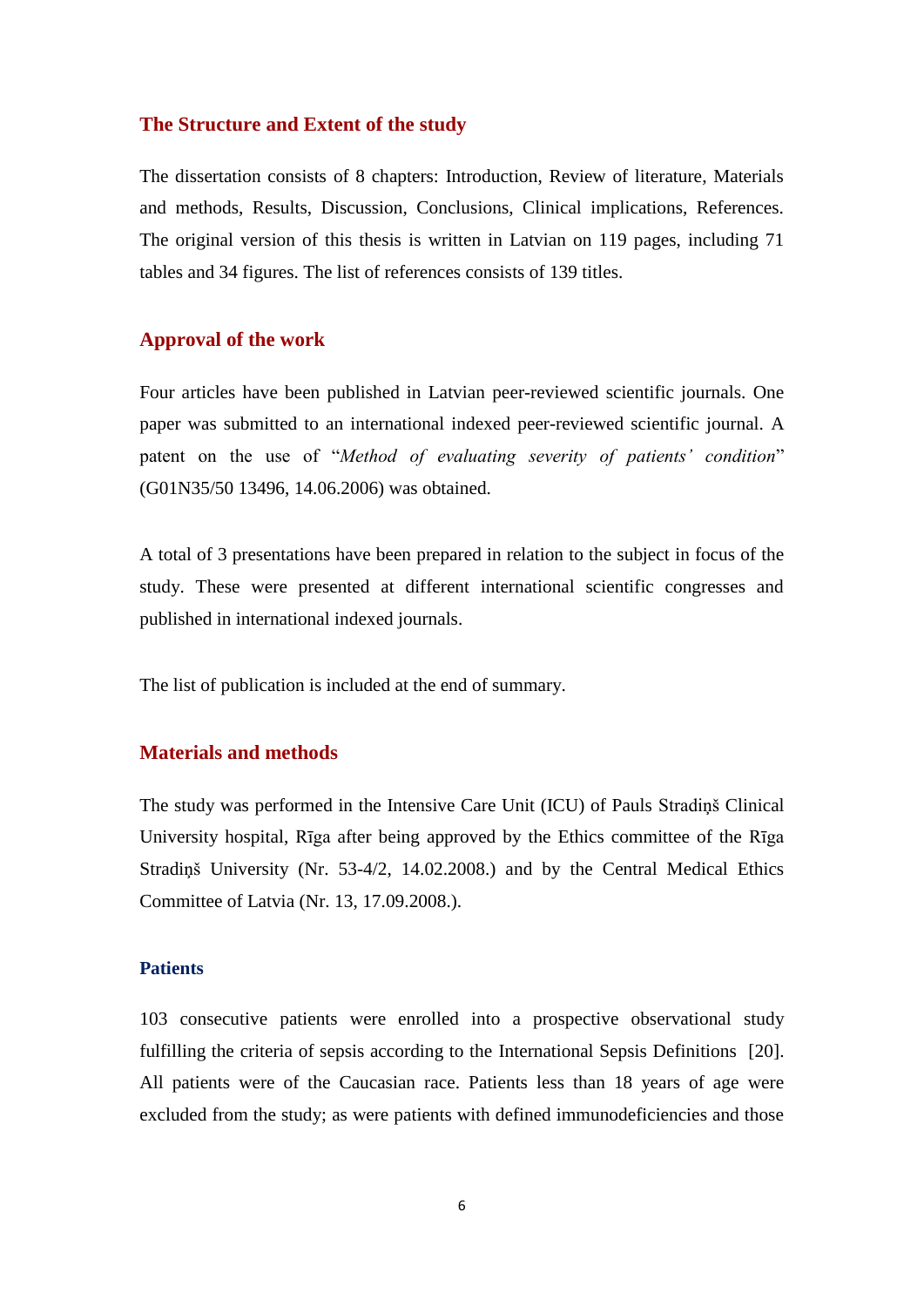who refused to participate. Informed consent was obtained from all the patients or from their next of kin in the case they could not respond on their own behalf.

In short, the sepsis diagnosis was based on the presence more than one of the criteria of systemic inflammatory response syndrome (SIRS) in combination with suspected or proven infection. SIRS criteria are the following:

1) a body temperature more than 38  $^{\circ}$ C or less than 36  $^{\circ}$ C:

2) a heart rate greater than 90 beats per minute;

3) tachypnea, manifested by a respiratory rate greater than 20 breaths per minute, or hyperventilation, as indicated by a  $PaCO<sub>2</sub>$  of less than 32 mm Hg; and

4) white blood cell count greater than  $12,000/\text{mm}^3$  or less than  $4,000/\text{mm}^3$  or the presence of more than 10 percent immature neutrophils ("bands").

To meet the criteria of septic shock, a documented systolic blood pressure of less than 90 mm Hg for at least 30 minutes in the absence of other causes of shock and at least 4 hours of inotropic support after adequate fluid replacement were required.

Basic demographic data (age, sex), primary site of infection and organ failure severity (based on the sequential organ failure assessment (SOFA) score) were noticed for all the patients on the day of inclusion into the study. The blood samples for the study of genetic polymorphisms of cytokines and for the investigation of the concentration of cytokines in serum, and for other laboratory tests were obtained during the first 24h after the diagnosis. All the patients were observed until discharge from ICU and the clinical outcome was noticed.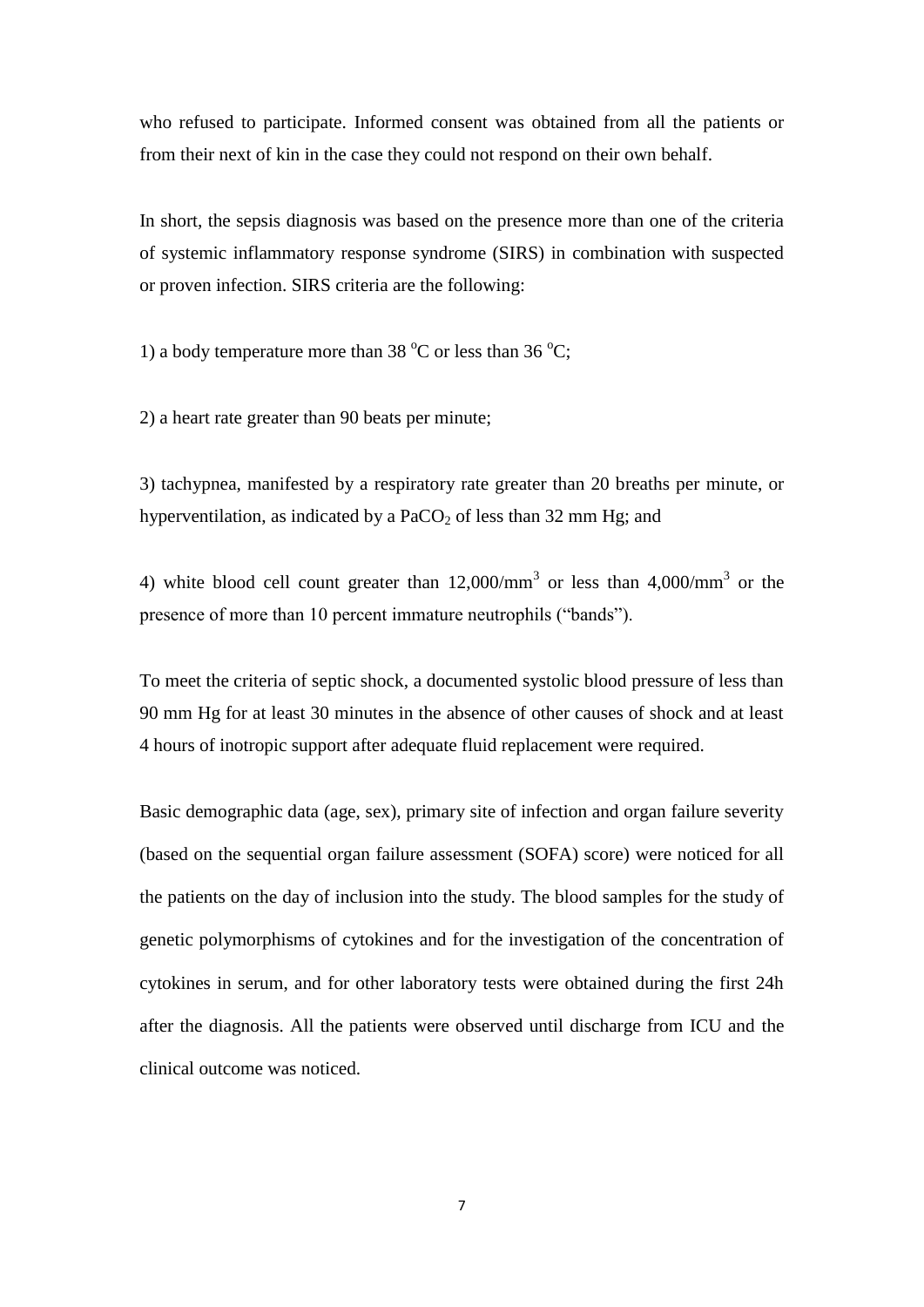#### **Cytokine serum concentrations**

Cytokine serum concentrations (TNF-α, IL-6, IL-10) were determined. Blood was taken by venopuncture and sampled in vacutainers. The blood was then centrifuged and the serum was pipetted and frozen at -70°C until the analyses.

The serum concentrations of TNF- $\alpha$ , IL-6, IL-10 were determined by means of *enzyme-linked immunosorbent assay* ELISA (Biosource*,* Nivelles, Belgium), according to the manufacturers description.

#### **Gene Polymorphism Analysis**

Genomic DNA was extracted from ethylenediaminetetraacetic acid (EDTA) blood. Genomic DNA was extracted from blood sample using standard phenol-chloroform extraction method. Then region of interest was amplified using polymerase chain reaction (PCR). Oligonucleotide primers designed and synthesized for amplification and sequencing reaction are given in

<span id="page-7-0"></span>[Table 1.](#page-7-0) The reaction mix for polymerase chain reaction contained 28 ng DNA and 1 Mm oligonucleotides. Reactions were performed in 15 mkL of a  $2 \times PCR$  solution of MasterMix (*Fermentas*, Lithuania).

| Primer name<br>Primer sequence |                                                                                                                                                                                                                                               | <b>PCR</b><br>product<br>lenght | Amplified region         |
|--------------------------------|-----------------------------------------------------------------------------------------------------------------------------------------------------------------------------------------------------------------------------------------------|---------------------------------|--------------------------|
| <b>TNF-A-308F</b>              | 5'-ACAGGCCTCAGGACTCAACA-3'                                                                                                                                                                                                                    |                                 |                          |
| <b>TNF-A-308R</b>              | 5'-GCACCTTCTGTCTCGGTTTC-3'                                                                                                                                                                                                                    | 364bp                           | chr6:31650822+31651185   |
| TNF-A-308seq                   | 5'-AACACAGCTTTTCCCTCCAA-3'                                                                                                                                                                                                                    |                                 |                          |
|                                |                                                                                                                                                                                                                                               |                                 |                          |
| $IL-6-174F$                    | 5'-TCGTGCATGACTTCAGCTTT-3'                                                                                                                                                                                                                    |                                 |                          |
| $IL - 6 - 174R$                | 5'-GCCTCAGACATCTCCAGTCC-3'                                                                                                                                                                                                                    | 328bp                           | chr7:22539729+22540056   |
| IL-6-174 $seq$                 | 5'-TCATGGGAAAATCCCACATT-3'                                                                                                                                                                                                                    |                                 |                          |
|                                |                                                                                                                                                                                                                                               |                                 |                          |
| $IL-10-1F$                     | 5'-TTCCCCAGGTAGAGCAACAC-3'                                                                                                                                                                                                                    |                                 |                          |
| $IL-10-1R$                     | 5'-ATCCTCAAAGTTCCCAAGCA-3'                                                                                                                                                                                                                    | 685bp                           | chr1:206946348-206947032 |
| $IL-10-1$ rsseq                | 5'-GATGGGGTGGAAGAAGTTGA-3'                                                                                                                                                                                                                    |                                 |                          |
|                                | $\n  F$ . Consider the interest $\mathbf{D}$ is accounted in the contract of the contract of $\mathbf{D}$ is a set of the contract of $\mathbf{D}$ is a set of the contract of $\mathbf{D}$ is a set of the contract of $\mathbf{D}$ is a set |                                 |                          |

| Table 1. Sequences of Primers Used to Generate PCR Products |  |  |
|-------------------------------------------------------------|--|--|
|-------------------------------------------------------------|--|--|

 $F =$  forward primer,  $R =$  reverse primer, bp = base pairs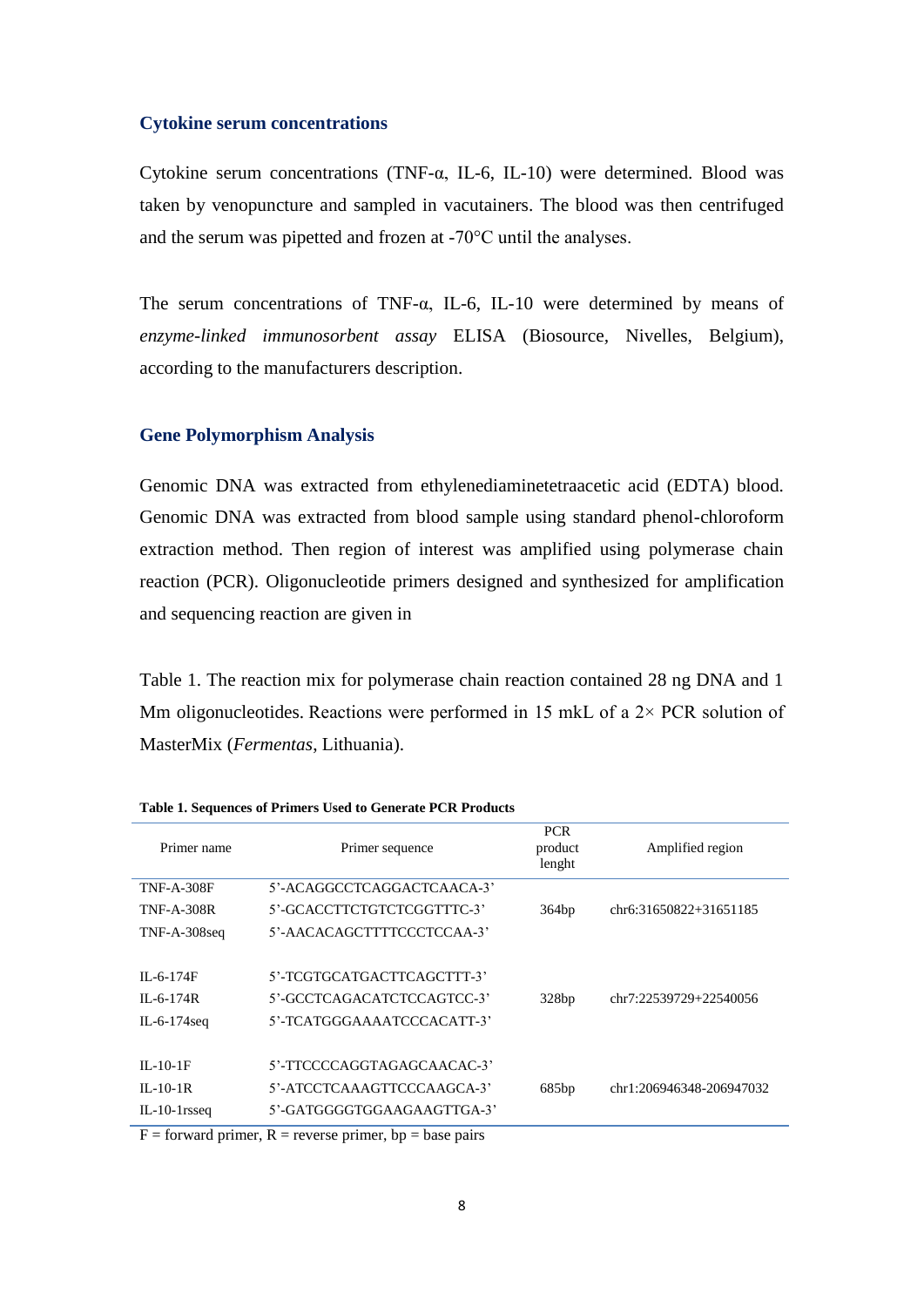Amplification was performed with an initial denaturation of 95°C for 5 mins, followed by 32 cycles of 95°C for 15 secs, 56°C for 30 secs, and 72°C for 30 secs; the reaction was completed with a final extension step of 72°C for 10 mins.

PCR products were then purified (Sap-Exol) and further investigated by automated direct sequencing using ABI prism 3100 DNA (*Applied Biosystems)* sequencer according to manufacturer recommendations.

### **Statistical Analysis**

Continuous variables were expressed as mean  $\pm$  standard deviation (SD) if normally distributed or median (interquartile range) if asymmetric distribution was observed. Variables were tested for their association with mortality using Pearson  $\chi^2$  or Fisher's exact test (where appropriate) for categorical data (e.g. gender, polymorphisms) and Mann-Whitney U test for numerical data (e.g. age, SOFA, cytokine concentration). Conformity of genotype distribution to Hardy-Weinberg equilibrium was tested with Pearson  $\chi^2$  test between observed and expected ( $p^2 + 2pq + q^2$ , where p and q are frequencies of the common and the rare alleles, respectively). To examine potential associations between the alternative allele and the ratio of unfavorable outcome, allelic distribution was estimated in various genetic models (e.g. allelic, dominant and recessive models, respectively). The risk of lethal outcome resulting from the presence of individual alleles or genotypes was estimated with the odds ratio with 95% confidence intervals. We used SPSS software (version 16, SPSS, Chicago, IL) for statistical calculations. Two-tailed  $P < 0.05$  was considered as statistically significant.

## **Results**

## **Patient population**

The initial cohort comprised 103 consecutive patients of Caucasian origin, diagnosed with severe sepsis, according to the American College of Chest Physicians/Society of Critical Care Medicine consensus criteria [21]. Complete clinical information was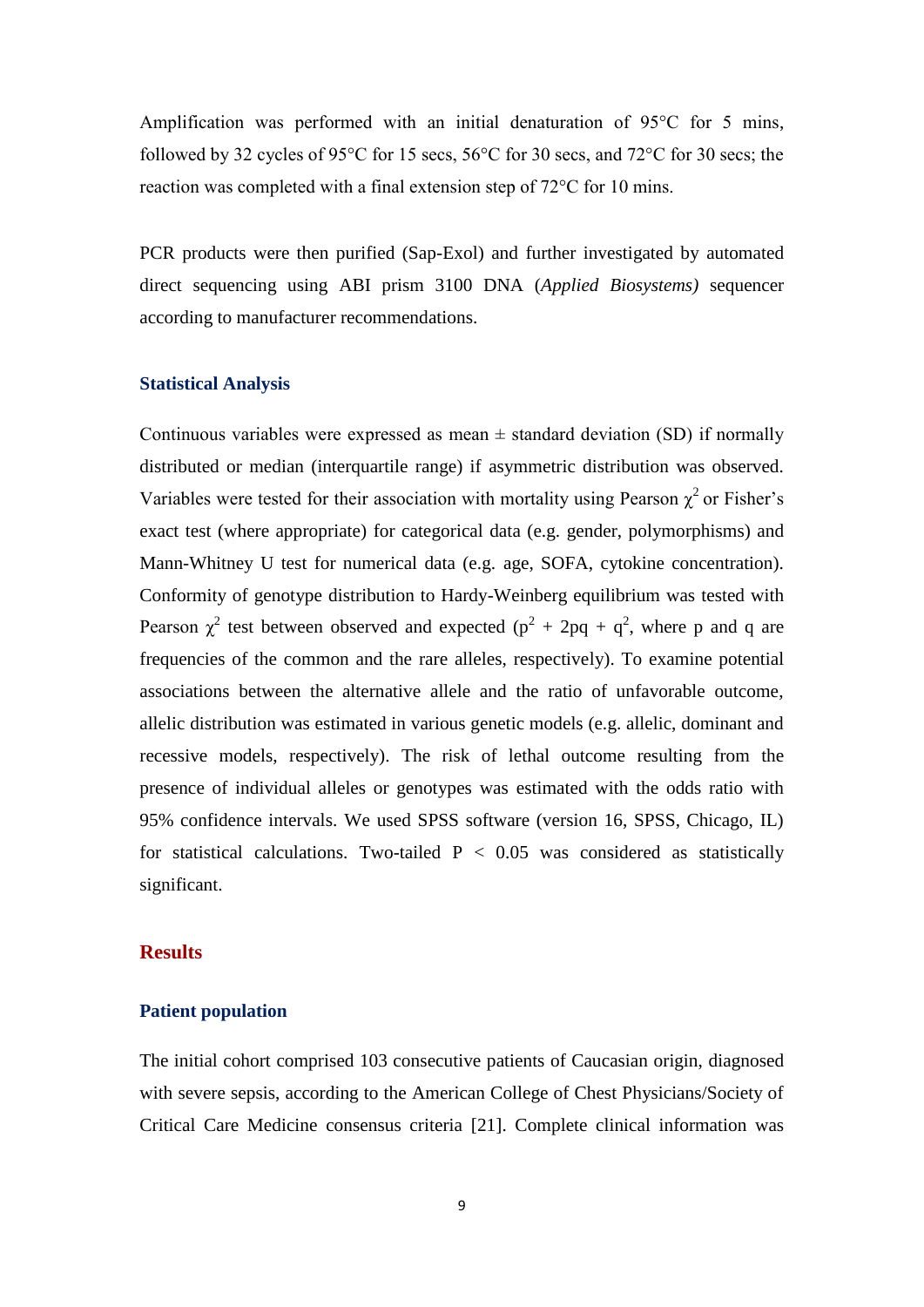available from 99 out of 103 patients. Four patients were not genotyped for TNF -308 G/A polymorphism.

Of the 103 patients recruited, 77 were men and 26 were women, with an age range of 21-83 yrs. A total of 44 patients died during their intensive care unit (ICU) stay (42.7%). Twenty-five patients (24.3%) developed septic shock.

Primary sites of infection were respiratory tract in 71% (n=73), abdominal organs in 26% (n=27) and other locations in 3% (n=3) of the patients. Microorganisms were identified in blood cultures, tracheal secrets or wound smears in 82 patients (80%). The most common Gram positive microorganism was *S. aureus* and correspondingly, the most common Gram negative bacterium was *E. coli* [\(Table 2\)](#page-9-0).

<span id="page-9-0"></span>

| Table 2. Microbiological characteristic of the study population |
|-----------------------------------------------------------------|
|-----------------------------------------------------------------|

| Gram-positive    | $\frac{6}{6}$ |
|------------------|---------------|
| S.aureus         | 43            |
| <b>MRSA</b>      | 22            |
| Enterococcus spp | 31            |
| Others           | 14            |
| Gram-negative    | $\frac{6}{6}$ |
| E. coli          | 32            |
| K. pneumoniae    | 24            |
|                  |               |
| P. aeruginosa    | 20            |

As shown in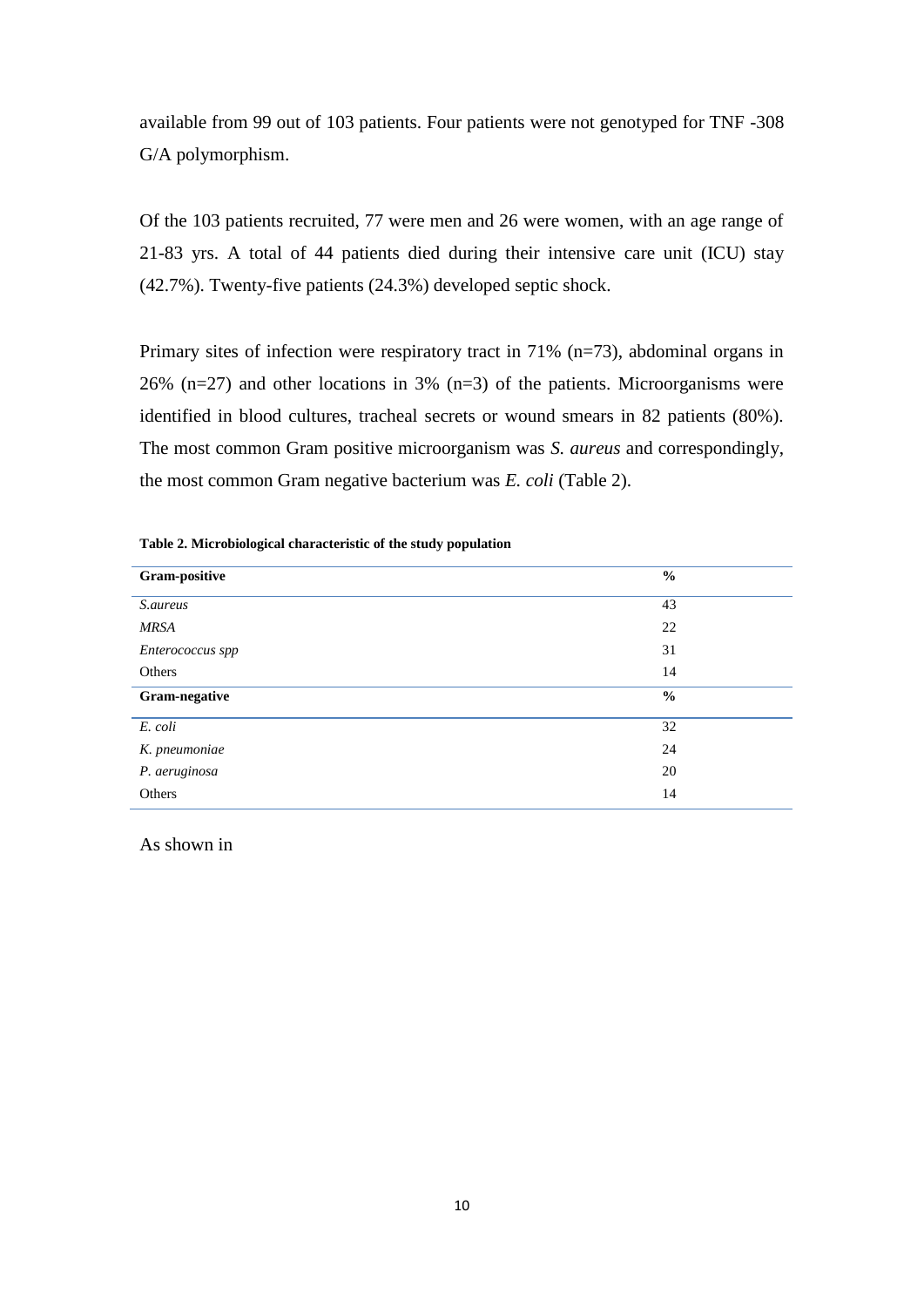<span id="page-10-0"></span>[Table 3,](#page-10-0) no significant differences in demographical characteristics (age, gender), and length of ICU stay were observed between survivors and non-survivors. A more severe organ failure (SOFA) and higher incidence of septic shock was observed among the non-survivors. Cytokines TNF- $\alpha$ , IL-6 and IL-10 displayed significantly higher values in non-survivors compared with survivors.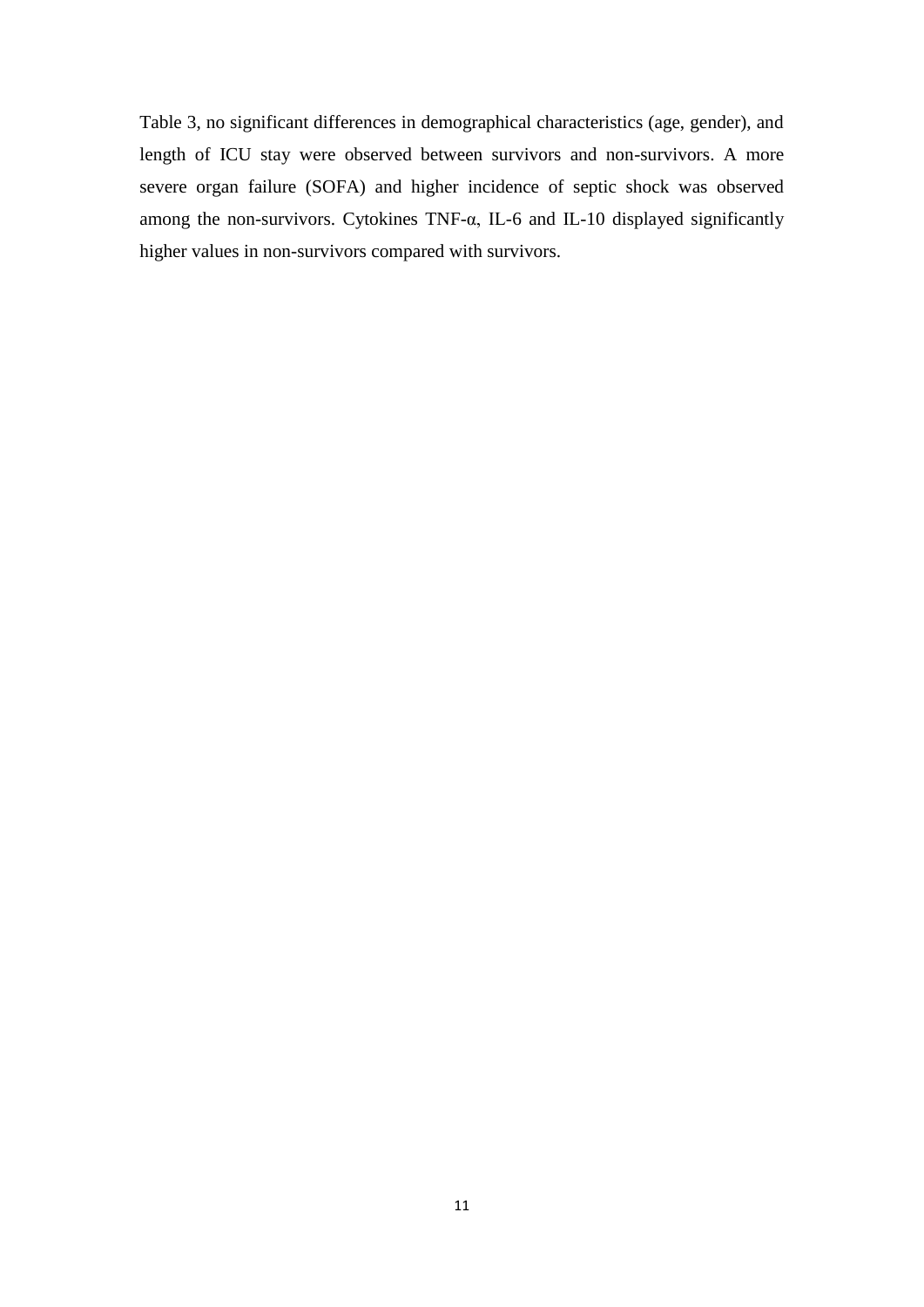| <b>Variable</b>                     | <b>Survivors</b> | <b>Non-survivors</b> | ${\bf P}$ | <b>Statistical test</b> |
|-------------------------------------|------------------|----------------------|-----------|-------------------------|
|                                     | $n=59$           | $n=44$               |           |                         |
| Males, $n$ $(\frac{6}{6})$          | 45 (76,3%)       | 32 (72,7%)           | 0,7       | Pearson $\chi^2$ test   |
| Age, years $(\pm SD)$               | 58 $(\pm 14)$    | 59 $(\pm 12)$        | 0.6       | t-test                  |
| ICU LOS (IQR), years                | $10(5-14)$       | $15(3-19)$           | 0,2       | Mann-Whitney U test     |
| SOFA score (IQR)                    | $6(4-8)$         | $9(6-12)$            | 0,002     | Mann-Whitney U test     |
| Septic shock, n (%)                 | 10(17%)          | 15 (34%)             | 0,045     | Pearson $\chi^2$ test   |
| TNF- $\alpha$ , median (IQR), pg/ml | $26(18-40)$      | $40(28-63)$          | 0,002     | Mann-Whitney U test     |
| IL-6, median (IQR), pg/ml           | 190 (95-430)     | 450 (235-790)        | 0,003     | Mann-Whitney U test     |
| IL-10, median $(IQR)$ , pg/ml       | $1(1-7)$         | $2(1-39)$            | 0,027     | Mann-Whitney U test     |

**Table 3. Demographical, clinical and laboratory characteristics of** *survivors* **and** *non-survivors* **of severe sepsis**

SOFA = Sequential organ failure assessment score, ICU = Intensive care unit; TNF- $\alpha$  = tumor necrosis factor α; IL-6 = interleukin-6; IL-10 = interleukin 10; data given as mean ± standard deviation (SD) or as median and interquartile range (IQR), P < 0.05 is significant.

No significant differences in demographical characteristics (age, gender), and length of ICU stay were observed between septic patients with and without shock [\(](#page-12-0)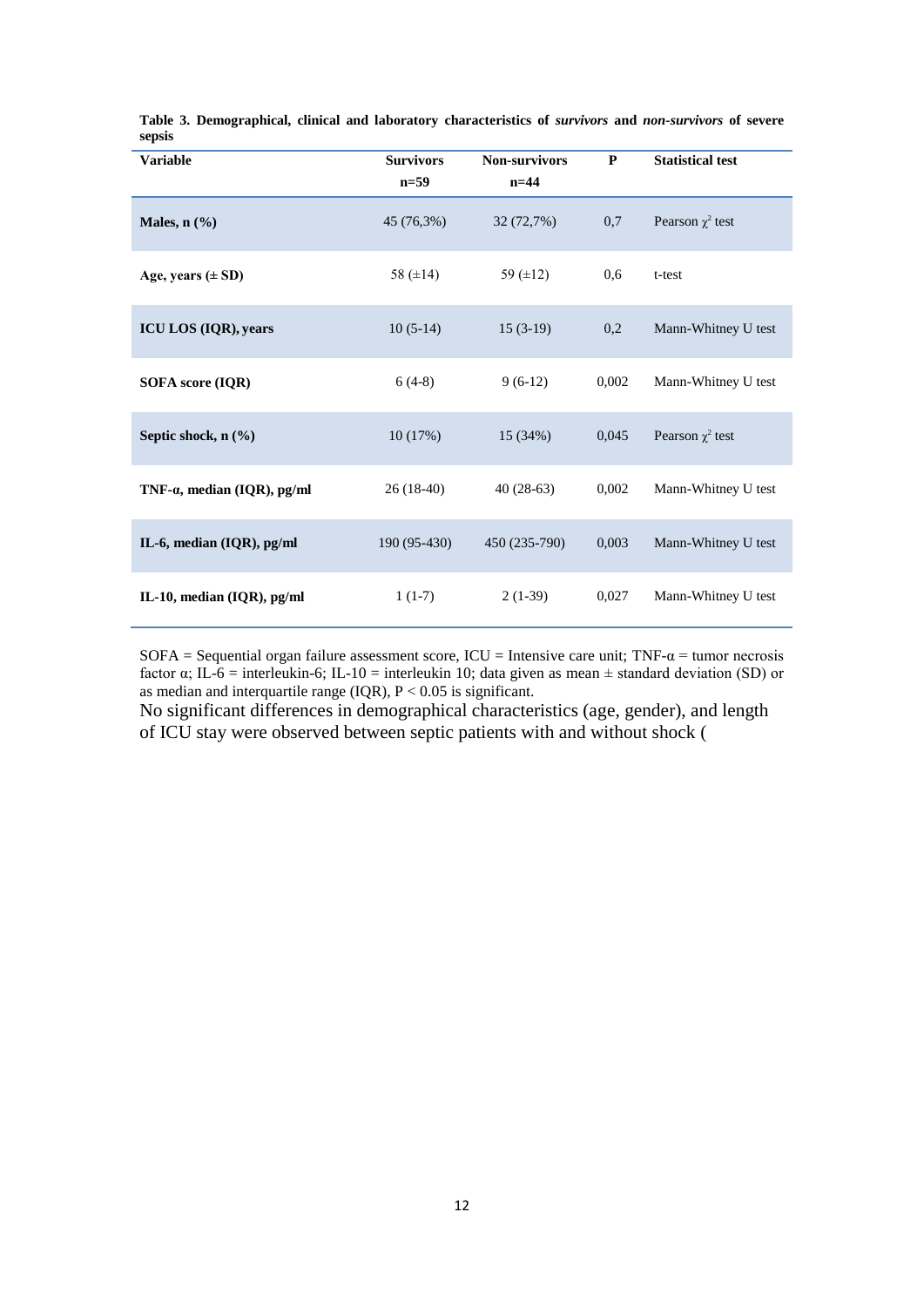<span id="page-12-0"></span>[Table 4\)](#page-12-0). A more severe organ failure (SOFA) and higher mortality was observed among the septic shock patients. Cytokines TNF-α, IL-6 and IL-10 displayed significantly higher values in septic shock patients compared with septic patients without shock.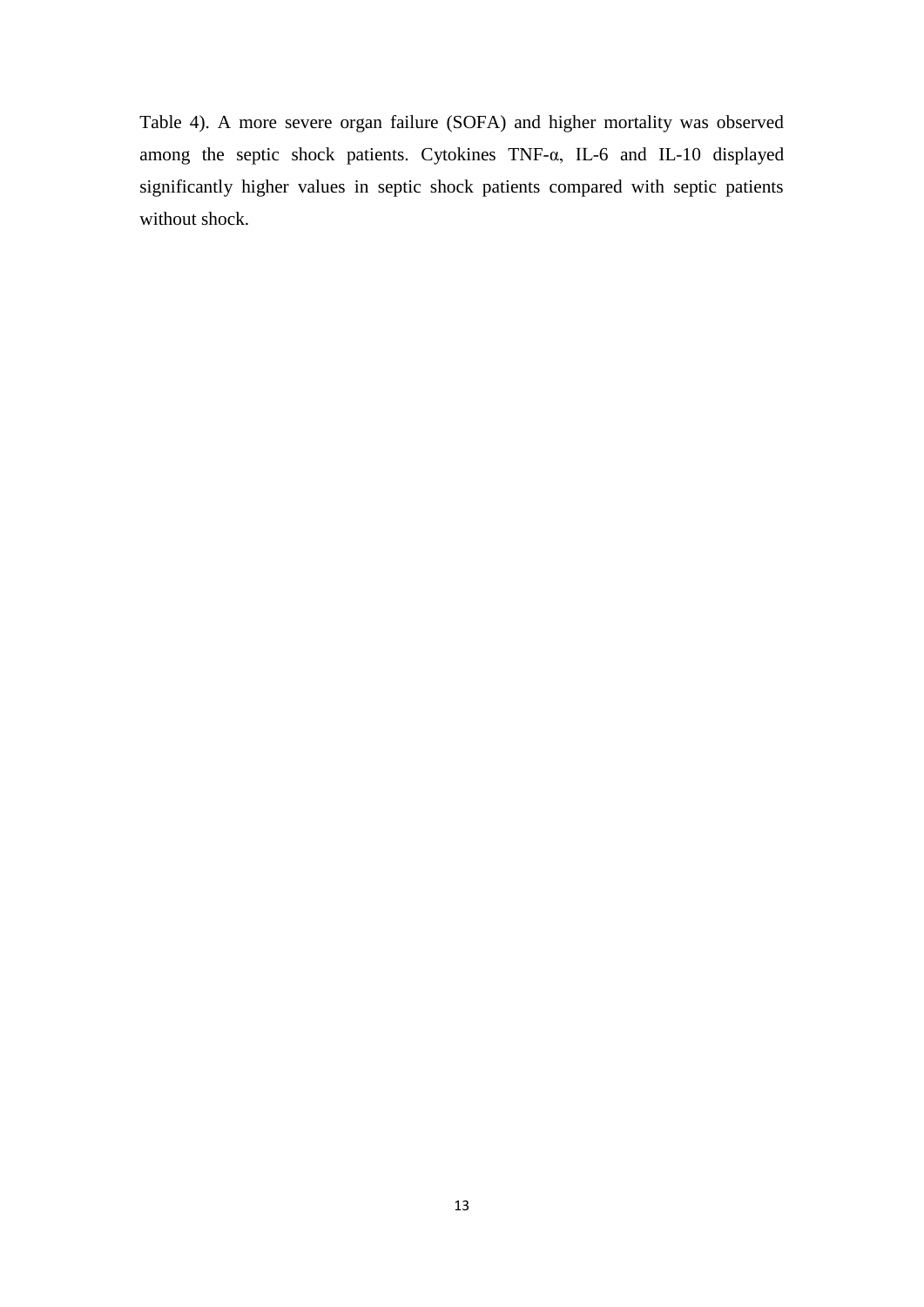|                                     | <b>Shock</b><br>$n=25$ | Non-shock<br>$n=78$ | P value | <b>Statistical test</b> |
|-------------------------------------|------------------------|---------------------|---------|-------------------------|
| Males, $n$ $(\%)$                   | 20 (80%)               | 57 (73%)            | 0.49    | Pearson $\chi^2$ test   |
| Age, mean $(\pm SD)$ , years        | 59,0 (15,7)            | 58,5 (12,7)         | 0,87    | t-test                  |
| LOS, (IQR), day                     | $12(2-19)$             | $11(6-17)$          | 0,76    | Mann-Whitney U test     |
| SOFA score (IQR)                    | $12(10-15)$            | $6(4-8)$            | < 0.01  | Mann-Whitney U test     |
| Survivors, $n$ $(\frac{9}{6})$      | 15(60%)                | 29 (37%)            | 0,045   | Pearson $\chi^2$ test   |
| TNF- $\alpha$ , median (IQR), pg/ml | 51 (35-130)            | $29(18-40)$         | 0,001   | Mann-Whitney U test     |
| IL-6, median $(IQR)$ , pg/ml        | 680 (400-2000)         | 210 (100-440)       | 0,001   | Mann-Whitney U test     |
| IL-10, median $(IQR)$ , pg/ml       | $12(1-42)$             | $1(1-7)$            | 0,014   | Mann-Whitney U test     |

**Table 4. Demographical, clinical and laboratory characteristics of septic patients with and without** *septic shock*

SOFA = Sequential organ failure assessment score,  $ICU = Intensive care unit$ ; TNF- $\alpha$  = tumor necrosis factor α; IL-6 = interleukin-6; IL-10 = interleukin 10; data given as mean ± standard deviation (SD) or as median and interquartile range (IQR),  $P < 0.05$  is significant.

## **Allele and genotype frequencies**

Measured allele and genotype frequencies are shown in [Table 5.](#page-13-0)

| Polymorphism      | <b>Common</b><br>alele | Rare alele | <b>SNP</b><br><b>Measured</b><br>frequence | <b>Measured rare</b><br>alele frequence | H-W test, p |
|-------------------|------------------------|------------|--------------------------------------------|-----------------------------------------|-------------|
| <b>TNF (-308)</b> | G                      | A          | 0,36                                       | 0,19                                    | 0.51        |
| IL-6 $(-174)$     | G                      | C          | 0.71                                       | 0.45                                    | 0,84        |
| IL-10 $(-1082)$   | A                      | G          | 0.69                                       | 0.42                                    | 0.51        |

<span id="page-13-0"></span>

SNP = single nucleotide polymorphism; H-W = Hardy-Weinberg equilibrium; TNF- $\alpha$  = tumor necrosis factor  $\alpha$ ; IL-6 = interleukin-6; IL-10 = interleukin 10.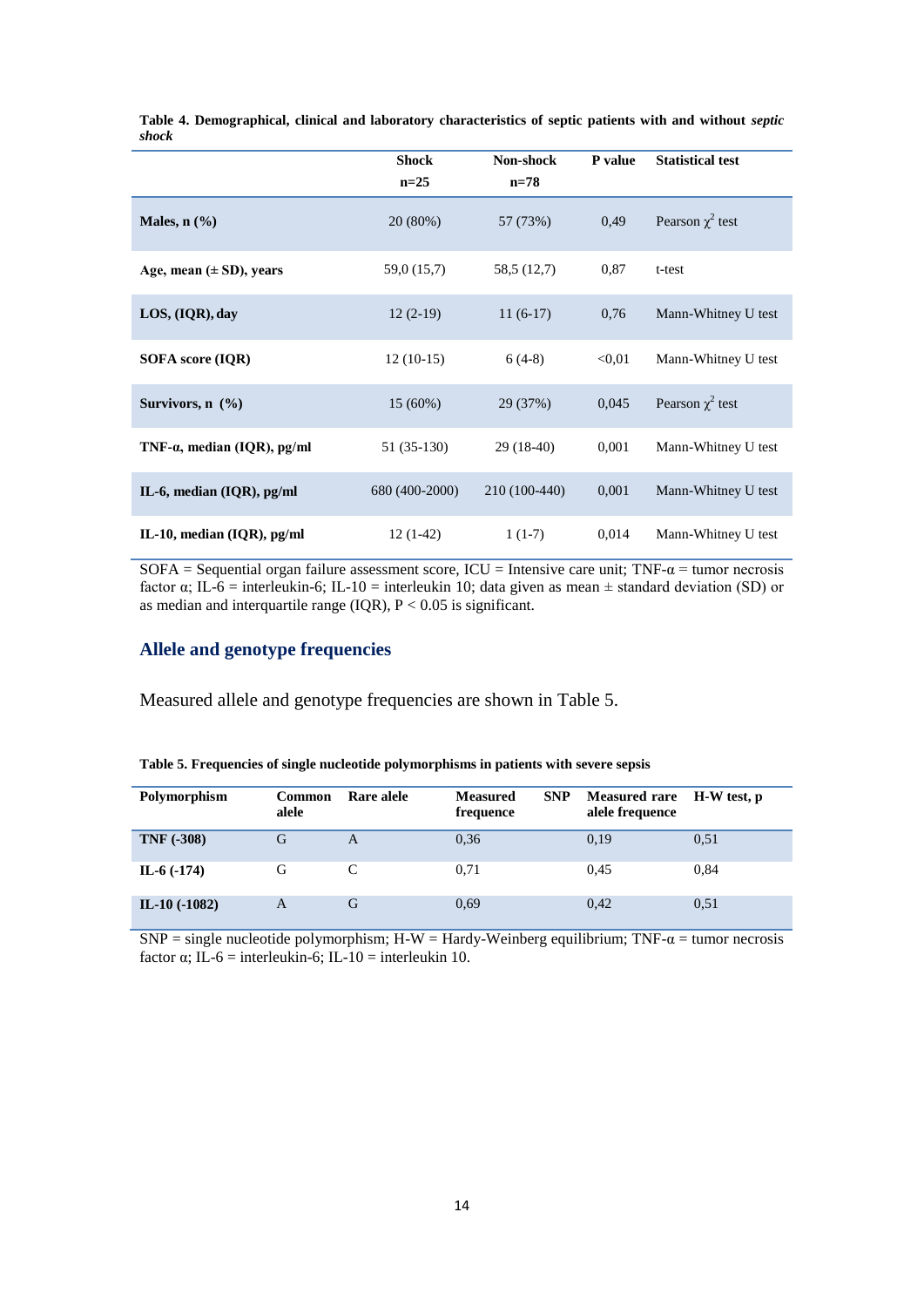[Table 6](#page-14-0) summarizes the allele and the genotype distributions of SNPs in survivors and non-survivors. All alleles were in Hardy-Weinberg equilibrium.

|                      | -308 A/G<br>Ĕ | $-308A$<br>TNF. | <b>UG</b><br>-174<br>$L - 6$ | $\cup$<br>IL-6-174 | G/A<br>-1082<br>$IL-10$ | ڻ<br>-1082<br>$IL-10$ |
|----------------------|---------------|-----------------|------------------------------|--------------------|-------------------------|-----------------------|
| "Septic shock"       | 0,38          | 0,19            | 0,76                         | 0,48               | 0,72                    | 0,42                  |
| "Non-shock"          | 0,36          | 0,21            | 0.69                         | 0,44               | 0.68                    | 0,42                  |
| <b>Survivors</b>     | 0,38          | 0,20            | 0,66                         | 0,39               | 0,61                    | 0,40                  |
| <b>Non-survivors</b> | 0,34          | 0,18            | 0,77                         | 0,53               | 0,80                    | 0,46                  |

<span id="page-14-0"></span>**Table 6. Frequencies of polymorphisms and alleles in subgroups of septic patients**

TNF = tumor necrosis factor; IL-6 = interleukin-6; IL-10 = interleukin 10.

## Association "polymorphism – cytokine concentration"

We found no association between the SNPs under investigation and the corresponding cytokine serum level in septic ICU patients. Some associations between IL-6 -174 promoter polymorphism and the systemic IL-6 level were demonstrated in nonsurvivors and patients with septic shock.

Carriage of IL-6 -174 C/G polymorphism was associated with lower IL-6 serum concentration in **non-survivors** [\(Figure 1\)](#page-14-1). Significant associations were observed in various genetic models.

<span id="page-14-1"></span>**Figure 1. IL-6 levels in non-survivors according to IL-6 -174 C/G genotype**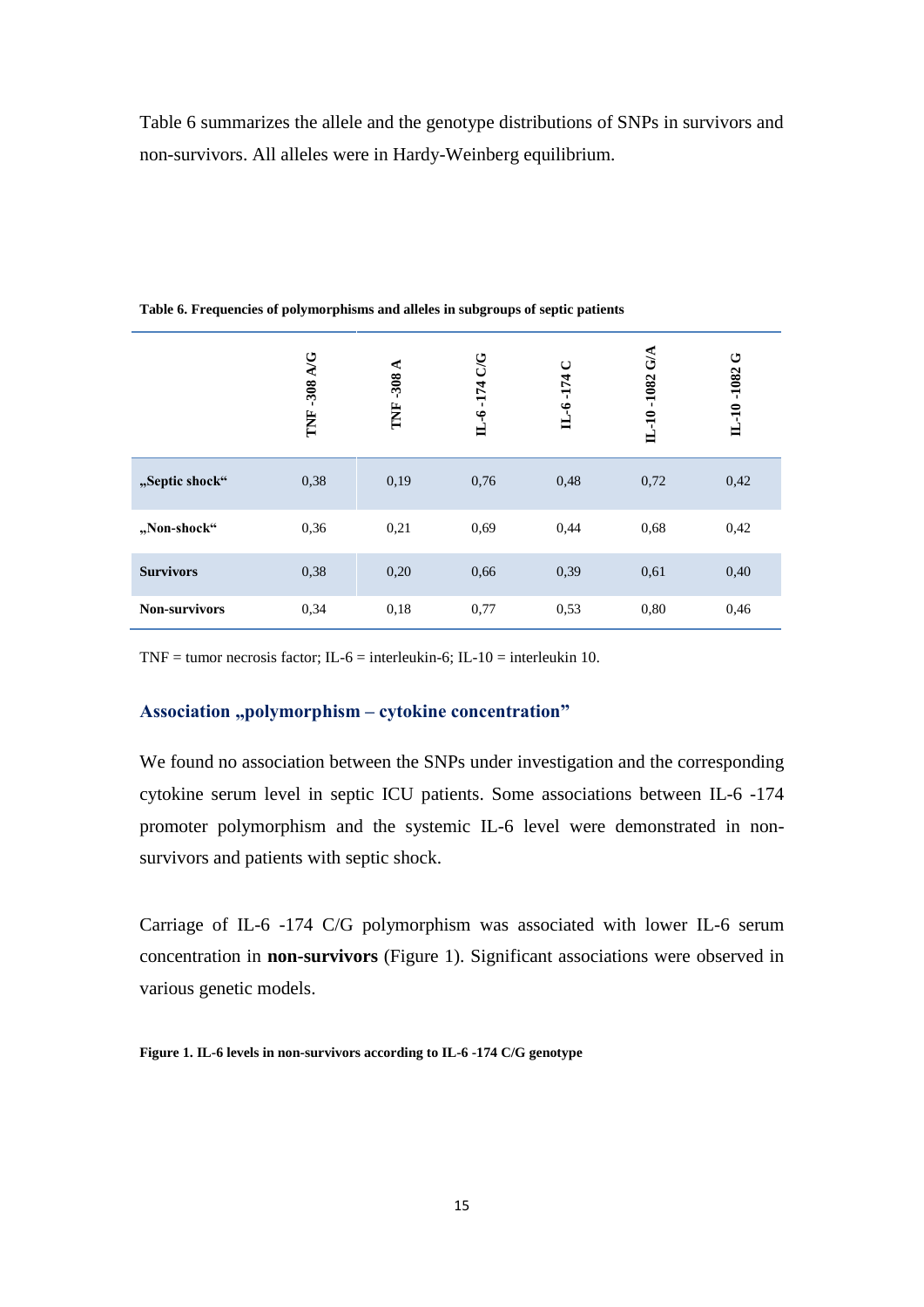

(P=0.01, Mann-Whitney U test, line=median, box=interquartile range).

In **septic shock patients** IL-6 -174 CC genotype carriage was associated with significantly lower IL-6 serum concentration as compared with IL-6 -174 G allele carriers [\(Figure 2\)](#page-15-0).

<span id="page-15-0"></span>**Figure 2. Serum concentration of IL-6 in septic shock patients carrying IL-6 -174 CC genotype and IL-6 - 174 G allele carriers** 



(P=0.03, Mann-Whitney U test, line=median, box=interquartile range).

#### **Association "polymorphism – incidence of septic shock"**

We found no association between SNP and increased incidence of septic shock in septic ICU patients.

## Association "polymorphism – clinical outcome"

Association of the IL-6 -174 G/C polymorphism carriage with clinical outcome was observed in the general population of patients with severe sepsis [\(Table 7\)](#page-16-0), as well as in the subgroup of patients without septic shock (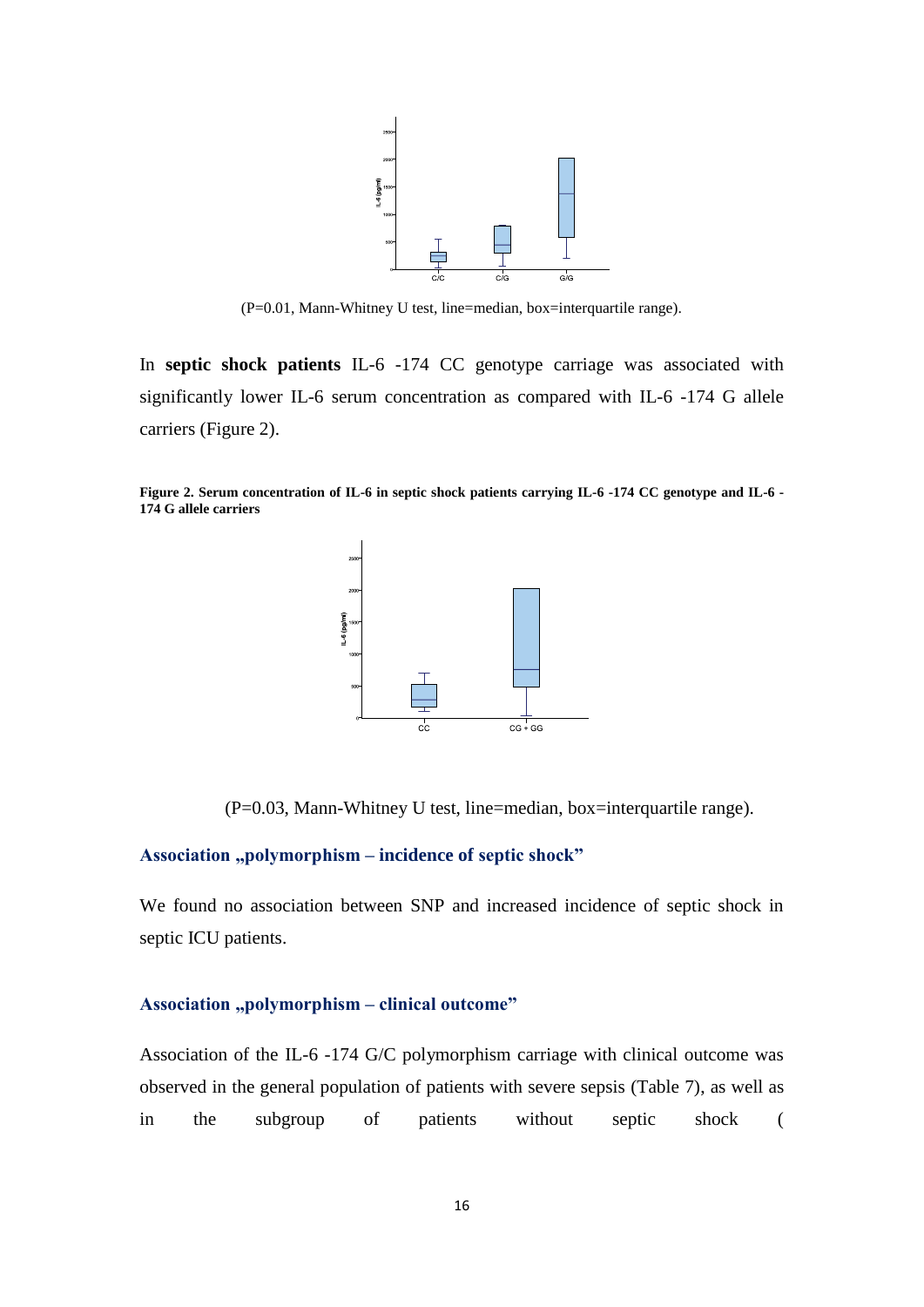[Table 8\)](#page-16-1).

|              | <b>Non-survivors</b> | <b>Survivors</b> | P    | OR $(CI\,95\%)$    |
|--------------|----------------------|------------------|------|--------------------|
| C/G          | 47/41                | 46/72            | 0.04 | $1,79(1,03-3,14)$  |
| $CC + CG/GG$ | 34/10                | 39/20            | 0.22 | $1,74(0,72-4,24)$  |
| $CC/CG+GG$   | 13/31                | 7/52             | 0.03 | $3,12$ (1,12-8,65) |

#### <span id="page-16-0"></span>**Table 7. Association of IL-6 -174 G/C promoter polymorphisms with outcome in patients with severe sepsis**

<span id="page-16-1"></span>Data are presented as allele (or genotype) frequencies, e.g.  $CC + CG/GG - 34/10$  means that CC or CG genotypes were observed in 34 individuals, but GG in 10, and mortality risks are calculated as odds ratio (OR) with 95% confidence intervals;  $P < 0.05$  is significant.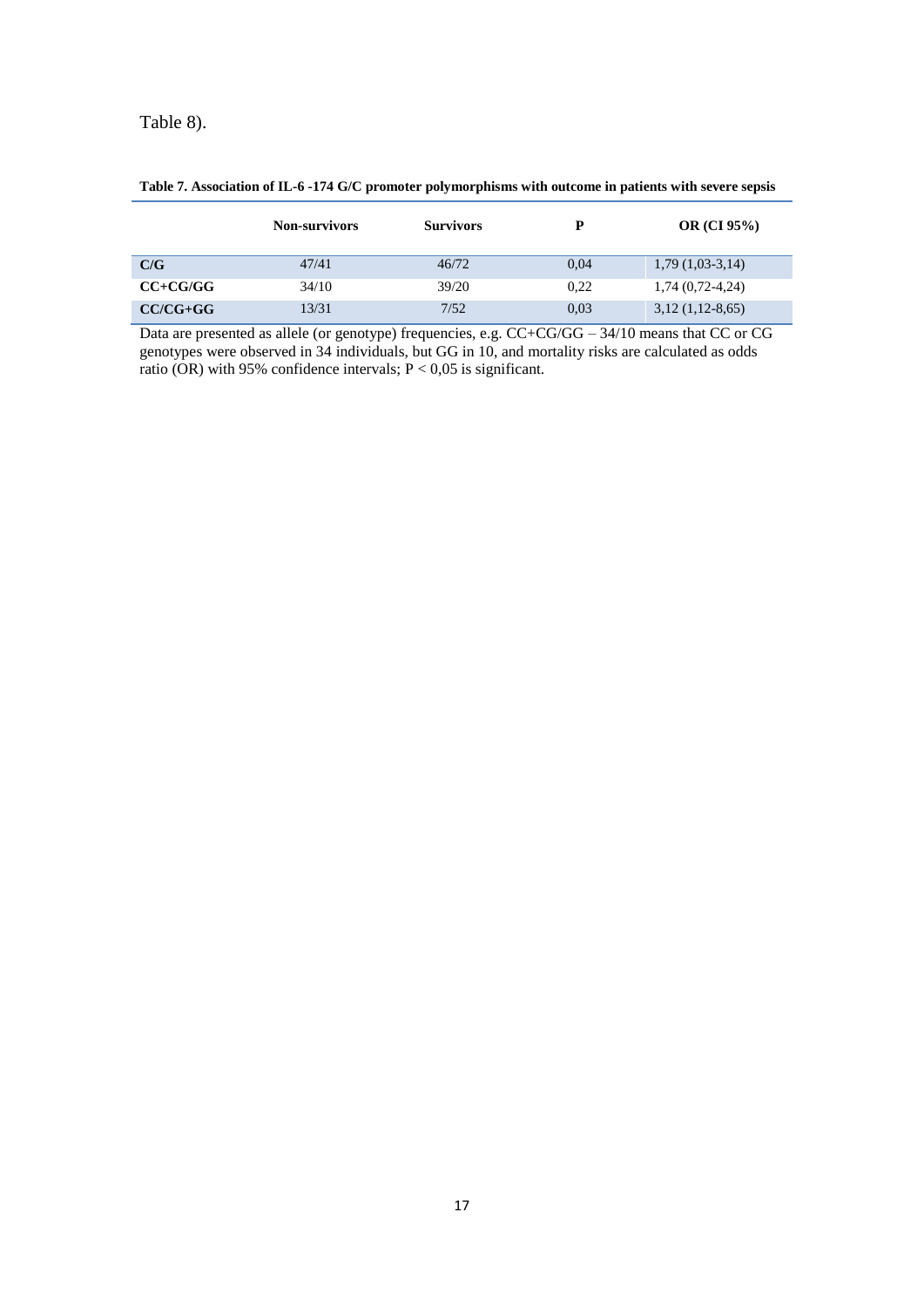|              | <b>Non-survivors</b> | <b>Survivors</b> |       | OR $(CI 95%)$        |  |
|--------------|----------------------|------------------|-------|----------------------|--|
| C/G          | 33/25                | 36/62            | 0.014 | $2,27(1,17-4,41)$    |  |
| $CC + CG/GG$ | 23/2                 | 31/18            | 0.008 | $6,68$ $(1,41-31,7)$ |  |
| $CC/CG+GG$   | 10/19                | 5/44             | 0,009 | $4,63$ $(1,39-15,4)$ |  |

**Table 8. Association of IL-6 -174 G/C promoter polymorphisms with outcome in septic patients without shock**

Data are presented as allele (or genotype) frequencies, e.g.  $CC+CG/GG - 23/2$  means that CC or CG genotypes were observed in 23 individuals, but GG in 2, and mortality risks are calculated as odds ratio (OR) with 95% confidence intervals;  $P < 0.05$  is significant.

Association of the IL-10 -1082 A/G polymorphism carriage with clinical outcome in ICU was observed in the general study population [\(Table 9\)](#page-17-0), as well as in patients with septic shock [\(Table 10\)](#page-17-1).

<span id="page-17-0"></span>**Table 9. Association of IL-10 -1082 A/G promoter polymorphisms with outcome in patients with severe sepsis**

|              | <b>Non-survivors</b> | <b>Survivors</b> |       | <b>OR (95% CI)</b> |
|--------------|----------------------|------------------|-------|--------------------|
| G/A          | 40/48                | 47/71            | 0.418 | $1,26(0,72-2,20)$  |
| $GG + GA/AA$ | 35/9                 | 36/23            | 0.044 | $2,49(1,01-6,11)$  |
| $GG/GA + AA$ | 5/39                 | 11/48            | 0.313 | $0,56(0,18-1,75)$  |

Data are presented as allele (or genotype) frequencies, e.g.  $GG + GA/AA - 35/9$  means that  $GG$  or  $GA$ genotypes were observed in 35 individuals, but GG in 9, and mortality risks are calculated as odds ratio (OR) with 95% confidence intervals;  $P < 0.05$  is significant.

<span id="page-17-1"></span>**Table 10. Association of IL-10 -1082 A/G promoter polymorphisms with outcome in septic shock patients**

|              | <b>Non-survivors</b> | <b>Survivors</b> |       | <b>OR (95% CI)</b>  |
|--------------|----------------------|------------------|-------|---------------------|
| G/A          | 16/14                | 5/15             | 0.047 | 3,41 (0,992-11,884) |
| $GG + GA/AA$ | 14/1                 | 4/6              | 0.007 | $21(1,9-229)$       |
| $G/G/A+AA$   | 2/13                 | 1/9              | 0.802 | $1,39(0,108-17,7)$  |

Data are presented as allele (or genotype) frequencies, e.g. GG+GA/AA – 14/1 means that GG or GA genotypes were observed in 14 individuals, but GG in 1, and mortality risks are calculated as odds ratio (OR) with 95% confidence intervals;  $P < 0.05$  is significant.

Association of TNF -308 A/G polymorphism with clinical outcome in ICU was observed neither in the general population nor in the subgroups.

#### **Discussion**

In this study, attempts to clarify the role of genetic factors in the clinical course and survival of ICU patients suffering from sepsis were made. To do so, the author examined for possible associations between TNF -308 A/G, IL-6 -174 C/G, IL-10 - 1082 G/A promoter polymorphisms and the corresponding cytokine serum concentrations (i.e. TNF-α, IL-6, IL-10), the incidence of septic shock and mortality in ICU patients with severe sepsis.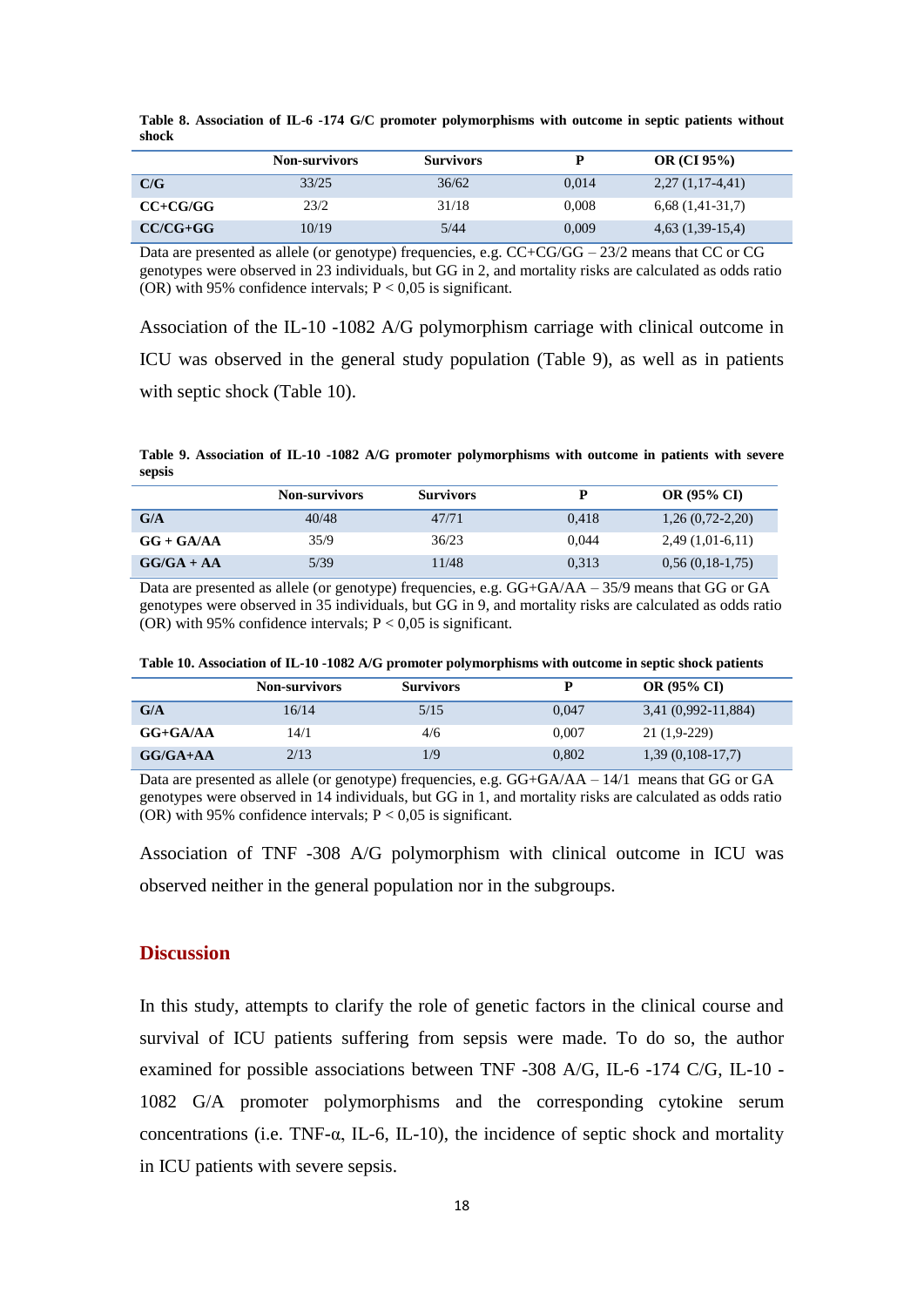In the course of the study, the author focused on a population of adult septic ICU patients who were divided into subgroups based on clinical appearance and outcome (i.e. patients with and without septic shock, survivors and non-survivors). The main demographic characteristics of the study population were similar to those reported by previous investigators [22-24]. No significant differences in age or gender were found between the analyzed subgroups of patients. However, more patients with severe organ dysfunction were observed among the non-survivors. Significantly higher median serum concentrations of TNF-α, IL-6 and IL-10 were observed in septic shock patients and non-survivors.

The observed distribution of polymorphisms in the study population was consistent with those reported in the literature [\(Table 11\)](#page-18-0).

| <b>Polymorphism</b> | <b>MPF</b> | <b>MPF</b> in the<br>previous studies<br>(interval) | <b>MAF</b> | <b>MAF</b> in the<br>previous studies<br>(interval) |
|---------------------|------------|-----------------------------------------------------|------------|-----------------------------------------------------|
| <b>TNF (-308)</b>   | 0.36       | $0,23-0,39$ <sup>1</sup>                            | 0.19       | $0,12-0,21$                                         |
| IL-6 $(-174)$       | 0.71       | $0,69-0,74^2$                                       | 0.45       | $0,41-0,49^2$                                       |
| IL-10 $(-1082)$     | 0.69       | $0,46-0,93^3$                                       | 0.42       | $0,26-0,60^3$                                       |

<span id="page-18-0"></span>**Table 11. Frequency of polymorphisms as compared with those reported in previous studies**

**MPF - measured polymorphism frequency, MAF – measured allele frequency**

<sup>1</sup> Mira, Cariou et al. 1999; Tang, Huang et al. 2000; Gordon, Lagan et al. 2004

2 Schluter, Raufhake et al. 2002; Michalek, Svetlikova et al. 2007

<sup>3</sup>Lowe, Galley et al. 2003; Shu, Fang et al. 2003; Schaaf, Boehmke et al. 2003; Stanilova, Miteva et al. 2006

In the present study, no association was found between **,polymorphism and cytokine concentration"** in the general population of septic ICU patients. At the same time, our results indicate a strong association between IL-6 -174 C/G polymorphism and IL-6 serum level in non-survivors and patients with septic shock. In non-survivors carriage of the IL-6 -174 C allele was associated with lower IL-6 serum concentration in all tested genetic models (i.e. genotype, dominant, recessive). In patients with septic shock IL-6 -174 CC genotype was associated with lower IL-6 serum level.

Our results suggest that the association of IL-6 -174 C/G polymorphism with IL-6 serum level is stronger in subgroups of patients with higher systemic levels of IL-6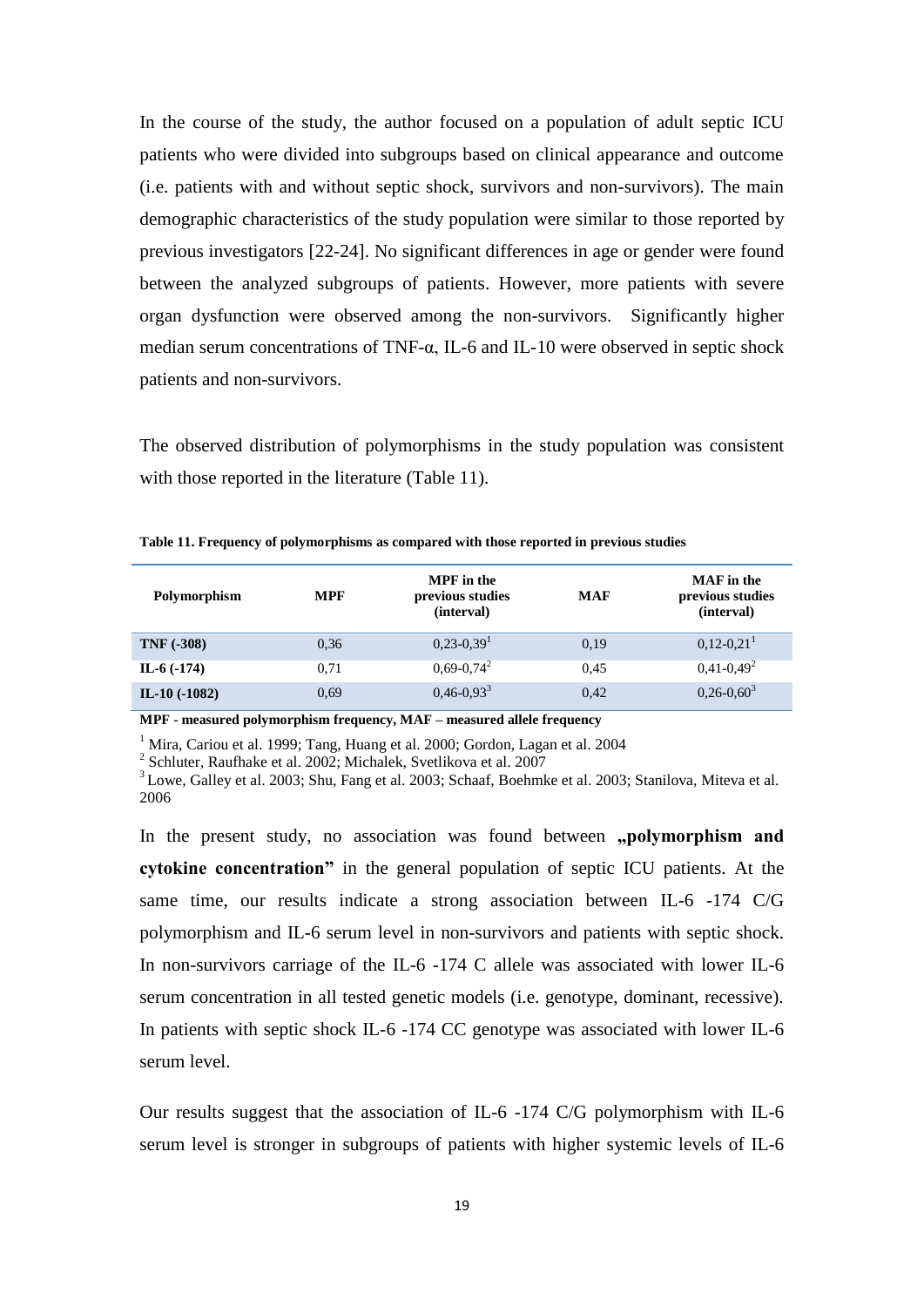(i.e. non-survivors and patients with septic shock). So we hypothesized that IL-6 -174 promoter polymorphism is more functionally significant in conditions of strong IL-6 gene expression.

Extrapolated to other SNPs, this hypothesis might partially explain the observed lack of association between TNF -308 and IL-10 -1082 promoter polymorphisms and the level of the corresponding cytokines. According to our results, the difference of TNF- $\alpha$  and IL-10 levels in the compared subgroups were much lower than with IL-6 levels. A possible explanation could be that in the present study the transcription rates of the TNF and IL-10 genes have not reached the respective "threshold levels" for detectable effects on cytokine concentration.

Alternative hypothesis to explain the lack of observed effects of TNF and IL-10 promoter polymorphism is the possible influence of other factors and mechanisms that regulate gene expression and final serum cytokine level. Effects of such molecular mechanisms are difficult to distinguish from SNP effect in genetic association studies.

A limitation of our study is that it does not allow any differentiation between the effect of the SNP under investigation and other polymorphisms in linkage disequilibrium. At the present, we could not distinguish whether the IL-6 -174 C allele exactly decreases the IL-6 transcription rate or whether it is a genetic marker in linkage disequilibrium with another functionally significant polymorphism.

Our results indicate association of IL-6 -174 and IL-10 -1082 polymorphisms with increased mortality. Carriage of IL-6 -174 C/G polymorphism strongly associated with increased mortality in septic patients without sign of shock in all analyzed genetic models. Carriage of IL-10 -1082 G/A polymorphisms associated with increased mortality in patients with septic shock in allelic and dominant genetic models. Our findings agree with data of the *Schluter et al* study of German ICU septic patients [\(Table 12\)](#page-20-0).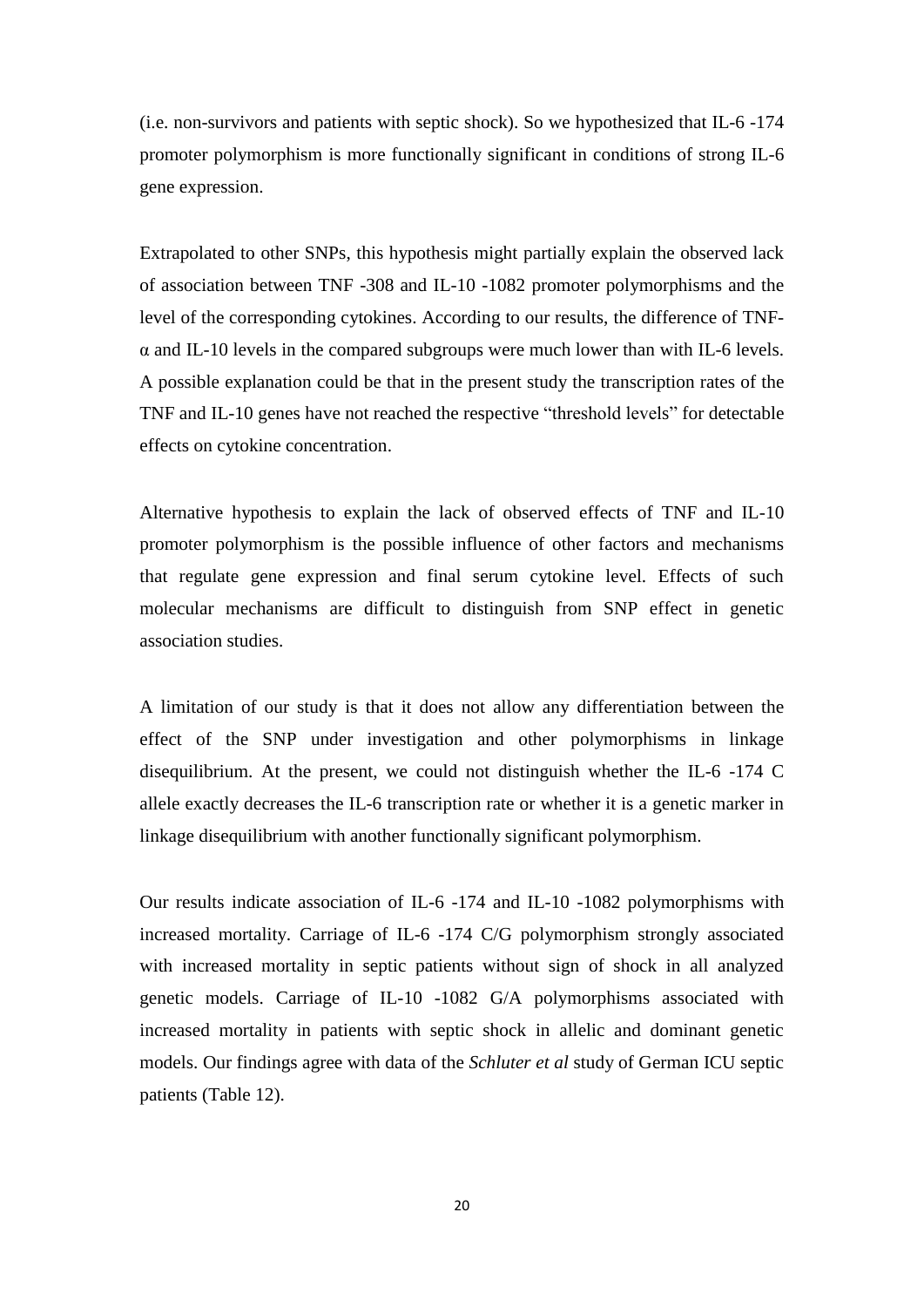|                                      | <b>Studied</b><br>population                  | <b>Mortality</b> | Frequency of IL-6 -174<br>in survivors and non-<br>survivors (general<br>group) | Frequency of IL-6 -174<br>in survivors and non-<br>survivors (patient without<br>septic shock) |
|--------------------------------------|-----------------------------------------------|------------------|---------------------------------------------------------------------------------|------------------------------------------------------------------------------------------------|
| <b>Present study</b>                 | Latvia, ICU<br>septic<br>patients,<br>$n=103$ | 43\% $(n=44)$    | $0.66$ un $0.77$<br>$P=0.22$                                                    | $0.63$ un $0.92$<br>$P=0,008$                                                                  |
|                                      |                                               |                  | OR 1,74 $(0.72 - 4.24)$                                                         | OR $6,68$ $(1,41-31,7)$                                                                        |
| Schluter,<br>Raufhake et al.<br>2002 | German, ICU<br>septic<br>patients,            | $50\%$ (n=25)    | $0.56$ un $0.92$                                                                | Not analyzed                                                                                   |
|                                      | $n=50$                                        |                  | $P=0.004$                                                                       |                                                                                                |
|                                      |                                               |                  | OR $9,04(1,7-46,9)$                                                             |                                                                                                |

<span id="page-20-0"></span>**Table 12. Association of IL-6 -174 C/G polymorphism with mortality in ICU septic patients in recent studies**

In the general group of patients of the present study, we found no association of IL-6 -174 with mortality, but it was clearly demonstrated in the subgroup of patients without septic shock. The subgroup "patients without shock" of the present study is similar to the "ICU patient with severe sepsis" analyzed by *Schluter et al.* So, our data confirm the previously reported association of carriage IL-6 -174 C allele with increased mortality.

It is important to emphasize, that association of IL-6 -174 polymorphism with increased mortality was observed in the subgroup of patients which did not show association between "SNP and cytokine". Our observations suggest that the effect of IL-6 promoter polymorphism on mortality is not reflected by IL-6 level. Possibly IL-6 -174 polymorphism is in linkage disequilibrium with other functionally significant polymorphism. This hypothesis is supported by previous publications that which found no effect of IL-6 on mortality.

The present study demonstrates an association between IL-10 -1082 polymorphism and mortality in ICU patients. The association for the greater part was observed in patients with septic shock. In fact, the author of the present thesis was unable to find any previous publication describing such an association.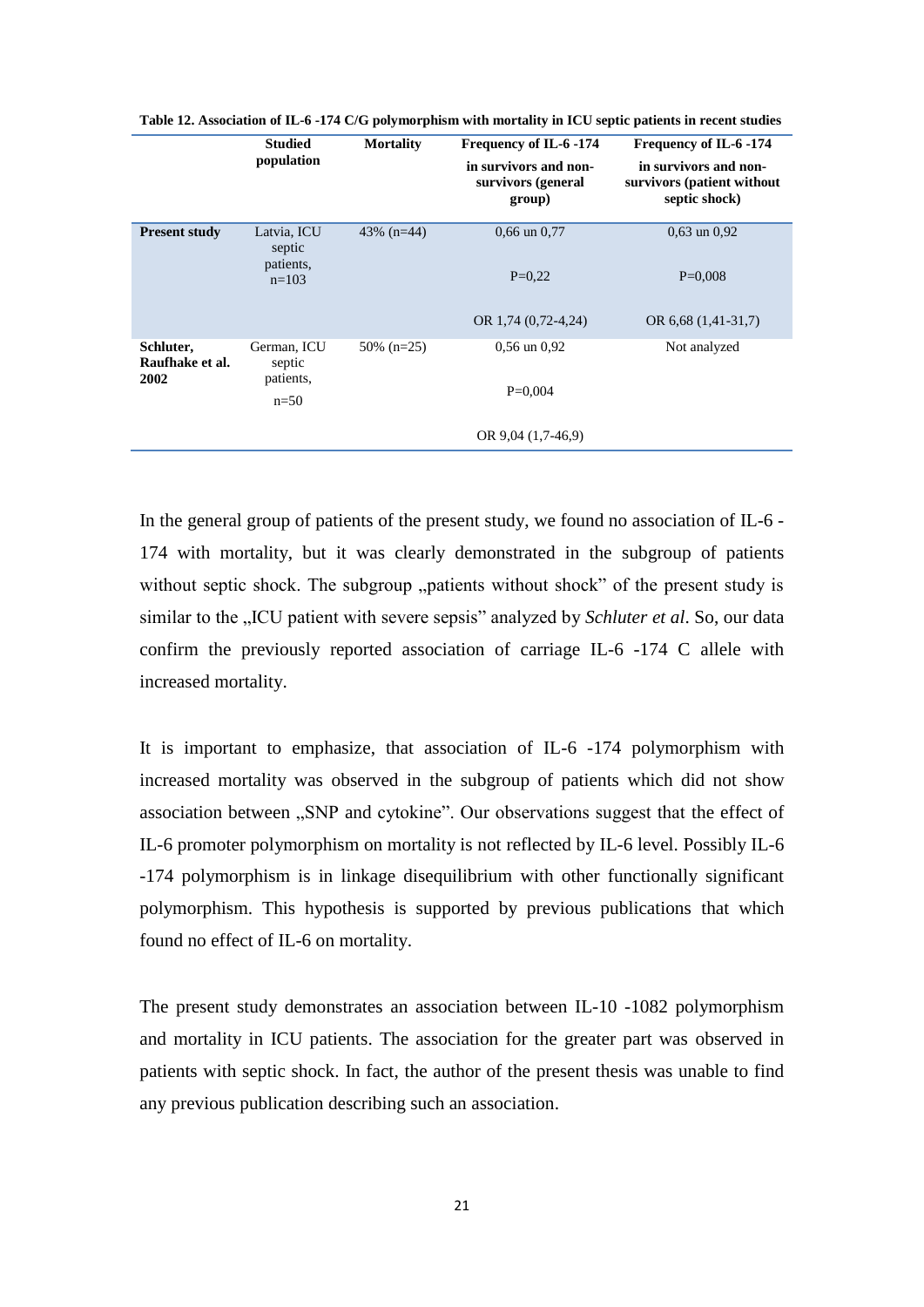| <b>Author</b>                                | Population                             | <b>Mortality</b>  | <b>Frequencies of IL-10 -</b><br>1082 in survivors and<br>non-survivors | <b>Frequencies of IL-10</b><br>-1082 in survivors<br>and non-survivors (in<br>patients with septic<br>shock) |
|----------------------------------------------|----------------------------------------|-------------------|-------------------------------------------------------------------------|--------------------------------------------------------------------------------------------------------------|
| <b>Present</b>                               | Latvia, ICU septic                     | overall 43%       | $0.61$ un $0.79$                                                        | $0,40$ un $0.93$                                                                                             |
| study                                        | patients, $n=103$                      | (in septic shock) | $P=0.04$                                                                | $P=0,007$                                                                                                    |
|                                              |                                        | patients 60%)     | OR 2,49                                                                 | OR 21,0                                                                                                      |
|                                              |                                        |                   | $CI 95\% (1,01-6,11)$                                                   | CI 95% (1,9-229)                                                                                             |
| Schaaf.<br><b>Boehmke</b><br>et.<br>al. 2003 | German, patients with                  | 7%                | $0,20$ un $0,60$                                                        | Not reported                                                                                                 |
|                                              | pneumococcal<br>disease, $n=69$        |                   | $P=0.65$                                                                |                                                                                                              |
|                                              |                                        |                   | OR 2,40                                                                 |                                                                                                              |
|                                              |                                        |                   | CI 95% (0,25-22,7)                                                      |                                                                                                              |
| Stanilova,<br>Miteva et al.<br>2006          | Bulgaria, ICU septic<br>patients, n=33 | 64%               | $0,33$ un $0,57$                                                        | Not analyzed                                                                                                 |
|                                              |                                        |                   | $P=0.18$                                                                |                                                                                                              |
|                                              |                                        |                   | OR 2,67                                                                 |                                                                                                              |
|                                              |                                        |                   | $TI$ 95% $(0,61-11,7)$                                                  |                                                                                                              |
| Lowe, Galley<br>et al. 2003                  | UK, ICU patients,<br>$n=67$            | 33%               | Association not observed<br>(distribution of genotypes<br>not reported) | Not analyzed                                                                                                 |
| Shu, Fang et<br>al. 2003                     | China, septic patients,<br>$n=116$     | Not reported      | $\sim 0.5$ un $\sim 0.5$                                                | Not analyzed                                                                                                 |

| Table 13. Association of IL-10 -1082 G/A polymorphism with mortality in the present and previous studies |  |  |  |
|----------------------------------------------------------------------------------------------------------|--|--|--|
|----------------------------------------------------------------------------------------------------------|--|--|--|

Taken together, our analysis shows an association between IL-6 -174 and IL-10 -1082 promoter polymorphisms with mortality in certain subpopulations of septic ICU patients (i.e. with/without septic shock). However, we did not observe a higher serum concentration of the corresponding cytokine in the same subpopulations, as we would expect according to our initial hypothesis [\(Figure 3\)](#page-21-0).

#### <span id="page-21-0"></span>**Figure 3. Initial hypothesis of the study**



It should be emphasized, that the proposed initial model "SNP-cytokine level - septic shock/clinical outcome" was not confirmed for the tested polymorphisms, neither in the general study population nor in the subgroups.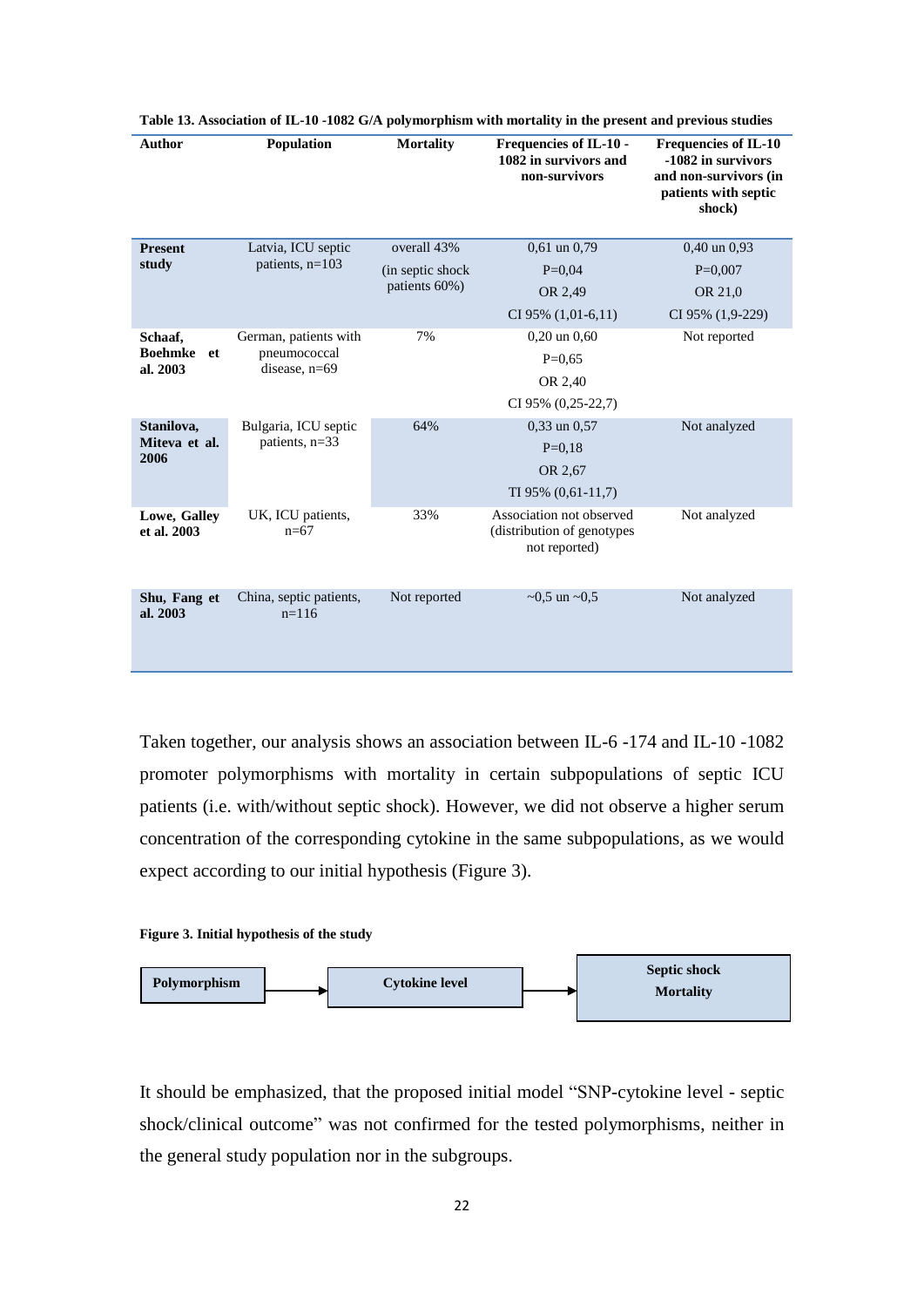#### **Table 14. Summary of the observed associations**

|                         | <b>Study</b><br>population | "Shock"      | "Non-shock"  | Non-<br>survivors | <b>Survivors</b> |
|-------------------------|----------------------------|--------------|--------------|-------------------|------------------|
| SNP – cytokine          | Not observed               | $IL-6$       | Not observed | $L-6$             | Not observed     |
| <b>SNP</b> - mortality  | IL-6, IL-10                | $IL-10$      | $IL-6$       | <b>XXXXX</b>      | <b>XXXXX</b>     |
| $SNP$ – septic<br>shock | Not observed               | <b>XXXXX</b> | <b>XXXXX</b> | Not observed      | Not observed     |

Our findings indicate some functional effect of the tested SNPs in septic ICU patients. The study confirms some previously reported associations and shows some new associations requiring confirmation in future investigations. Although our study gives no clear answers concerning the functional significance of the examined polymorphisms, we have demonstrated an association of TNF-α, IL-6 and IL10 polymorphisms with cytokine level, incidence of septic shock and mortality in certain subpopulations of ICU septic patients.

## **Conclusion**

- IL-6 -174 C/G polymorphism is associated with lower IL-6 serum level and higher mortality, but not associated with increased incidence of septic shock,
- IL-10 -1082 G/A polymorphism is associated with increased mortality, but is not associated with IL-10 serum level and incidence of septic shock,
- TNF -308 A/G polymorphism is not associated with increased TNF-α serum level, and not associated with incidence of septic shock and mortality,
- Evidence of functional effects of IL-6 and IL-10 promoter polymorphism on clinical course and outcome of sepsis in ICU patients was demonstrated in the present study.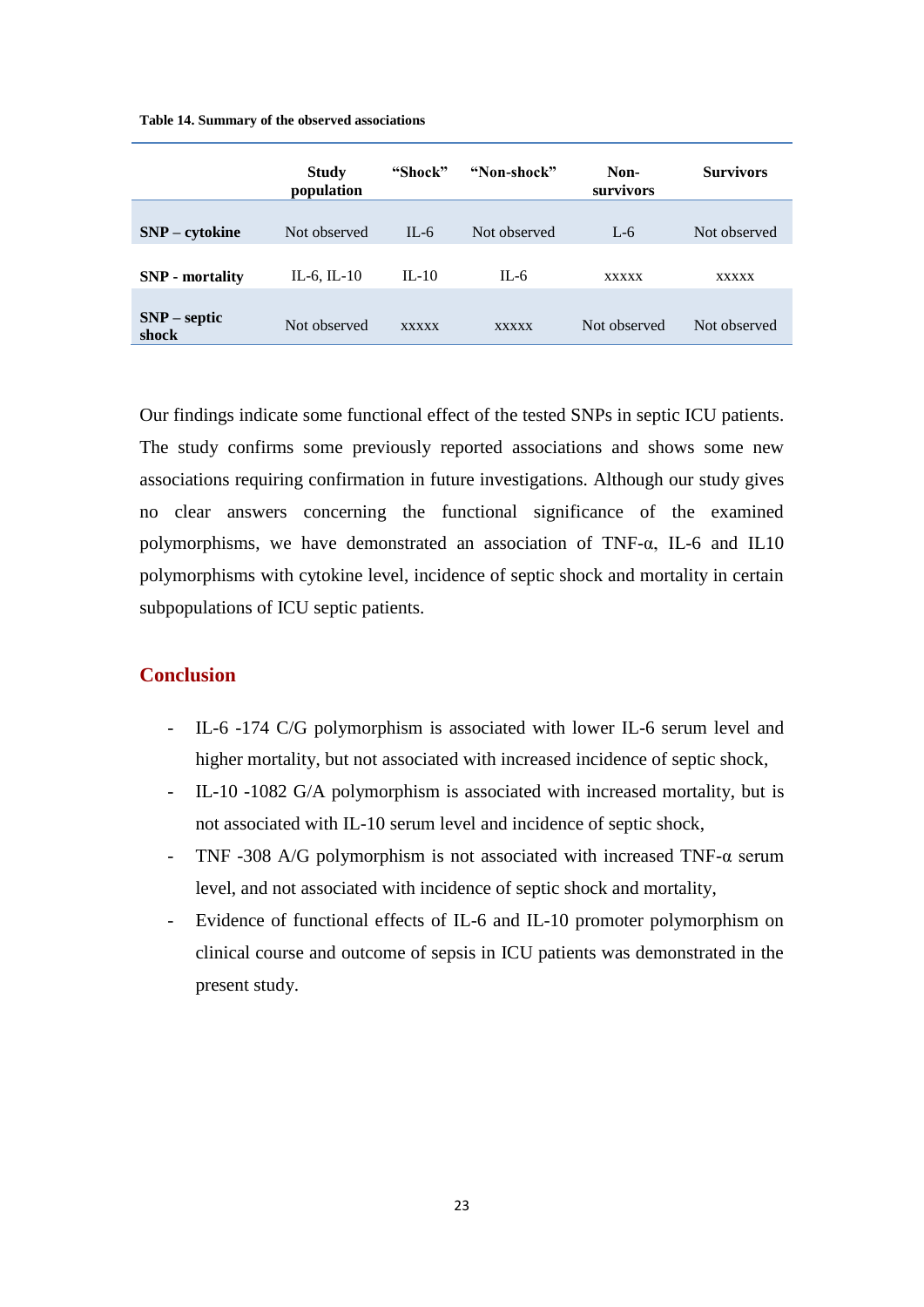## **Publication on the subject of the thesis**

#### **Publications in peer-reviewed journals**

- 1. **O. Sabelnikovs**, L. Nikitina-Zake, A. Krumina, Z. Jaunberga, J. Klovins, L. Viksna, L. J. Bjertnaes, I. Vanags "Associations between TNF-α, IL-6 and IL-10 promoter polymorphisms and mortality in severe sepsis" [*paper submitted to Crit Care*]
- 2. **O. Sabelnikovs**, L. Nikitina-Zake, I.Vanags "Association of interleukin 6 promoter polymorphism (-174G/C) with IL-6 level and outcome in severe sepsis", Proc Latvian Acad. Sci. Section B, Vol. 62 (2008), No. 4/5, p.162-164
- 3. **O. Sabeļņikovs**, I. Jaunalksne, I. Vanags, P. Ošs "sTNF-R2 un TNF-α attiecības saistība ar slimības iznākumu pacientiem ar smago sepsi" RSU Zinātnisko rakstu krājums, 2006, p.160.-162.
- 4. **O. Sabelnikovs**, I. Vanags, L. Nikitina-Zake, I. Jaunalksne, P. Oss, A. Krauze "Association of TNF -308 A/G polymorphism with TNF- $\alpha$  level, illness severity and outcome in septic patient", Acta Chirurgica Latviensis 2006(6) p.86.-88.
- 5. **O. Sabeļņikovs**, I. Vanags "Method of evaluating severity of patients condition"; J. Patenti un preču zīmes" 2006; N10; p.1386
- 6. **O. Sabelnikovs** "Role of TNF and TNF receptors interactions in regulation of systemic inflammation" , Acta Chirurgica Latviensis; 2005(5); p.59.-61.

#### **Abstracts published in internationally indexed journals**

- 1. **O. Sabelnikovs**, L. Nikitina-Zake, J.Zhuravleva, E.Sama, I.Vanags "Association of IL-10 promoter polymorphism -1082 G/A with adverse outcome in severe sepsis and septic shock", Critical Care, 2009, Vol 13, Suppl. 1, p S144-145.
- 2. **O. Sabelnikovs**, L. Nikitina-Zake, I. Vanags "Association of interleukin 6 promoter polymorphism -174C/G with outcome in severe sepsis", Critical Care, 2008, Vol 12, Suppl. 2, p S181.
- 3. **O. Sabelnikovs**, I. Vanags, L. Nikitina-Zake, I. Jaunalksne, P. Oss "Association of TNF -308 A/G polymorphism with TNF- $\alpha$  level, illness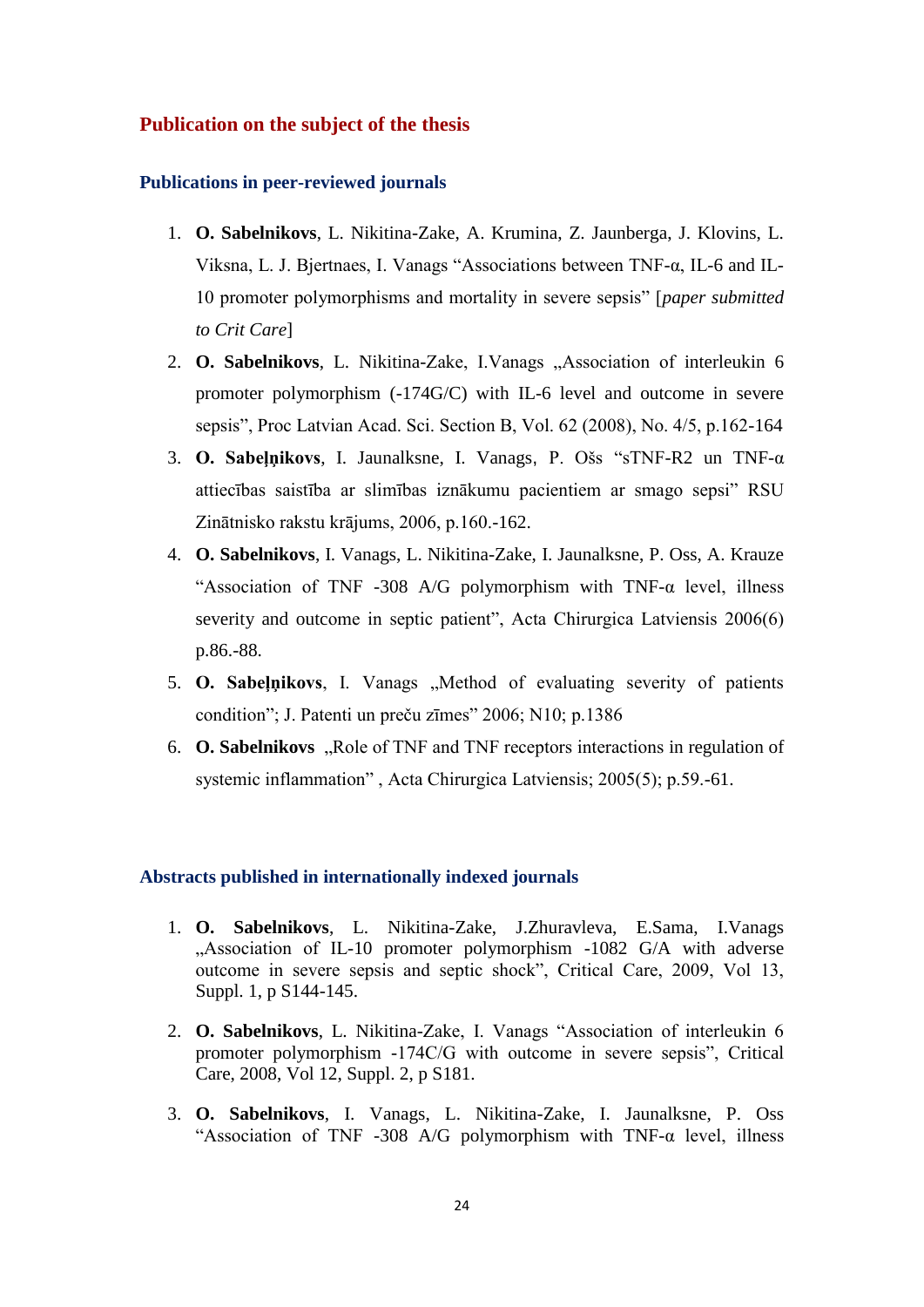severity and outcome in septic patient" EJA, Volume 24, Suppl. 39, p. 149, 2007

# **Abstracts published in other publications or proceedings of conferences**

- 1. **O. Sabelnikovs**, I. Jaunalksne, I. Vanags, P. Oss. "Association of sTNF-R2/TNF-α ratio with clinical outcome in severe sepsis". Abstracts of the 2nd International Baltic Congress of Anaesthesiology and Intensive Care (Tallinn, Estonia, 2006).
- 2. **O. Sabeļņikovs**, P. Ošs "Septisko stāvokļu marķēšana" 1.Starptautiskā Baltijas anestezioloģijas, intensīvas terapijas kongresa (2005.g.) tēzes.

# **Presentation at conferences and meetings**

- 1. "**Association of IL-10 promoter polymorphism -1082 G/A with adverse outcome in severe sepsis and septic shock**" poster presentation on the ..29th International Symposium on Intensive Care and Emergency Medicine" (Brussels, Belgium, 2009).
- 2. "**Association of interleukin 6 promoter polymorphism -174C/G with outcome in severe sepsis**" poster presentation on the ..28th International Symposium on Intensive Care and Emergency Medicine" (Brussels, Belgium, 2008).
- 3. "**The Role of Gene in Sepsis**", 4th International Baltic Congress of Anaesthesiology and Intensive Care (Rīga, Latvia, 2008)
- 4. "**Association of TNF -308 A/G polymorphism with TNF-α level, illness severity and outcome in septic patient**" poster presentation on the "Euroanaesthesia 2007" international congress (Munich, Germany, 2007).
- 5. "**What's new in the diagnosis of sepsis?**", oral presentation on the 3rd International Baltic Congress of Anaesthesiology and Intensive Care (Vilnius, Lithuania, 2007).
- 6. "**Association of sTNF-R2/TNF-α ratio with clinical outcome in severe sepsis**" oral presentation on the 2nd International Baltic Congress of Anaesthesiology and Intensive Care (Tallinn, Estonia, 2006).
- 7. "Septisko stāvokļu marķēšana" ("**Markers of sepsis**") poster presentation on the 1st International Baltic Congress of Anaesthesiology and Intensive Care (Rīga, Latvia, 2005)

# **References**

1. Angus DC, Burgner D, Wunderink R, Mira JP, Gerlach H, Wiedermann CJ, Vincent JL: The PIRO concept: P is for predisposition. *Crit Care* 2003, 7(3):248-251.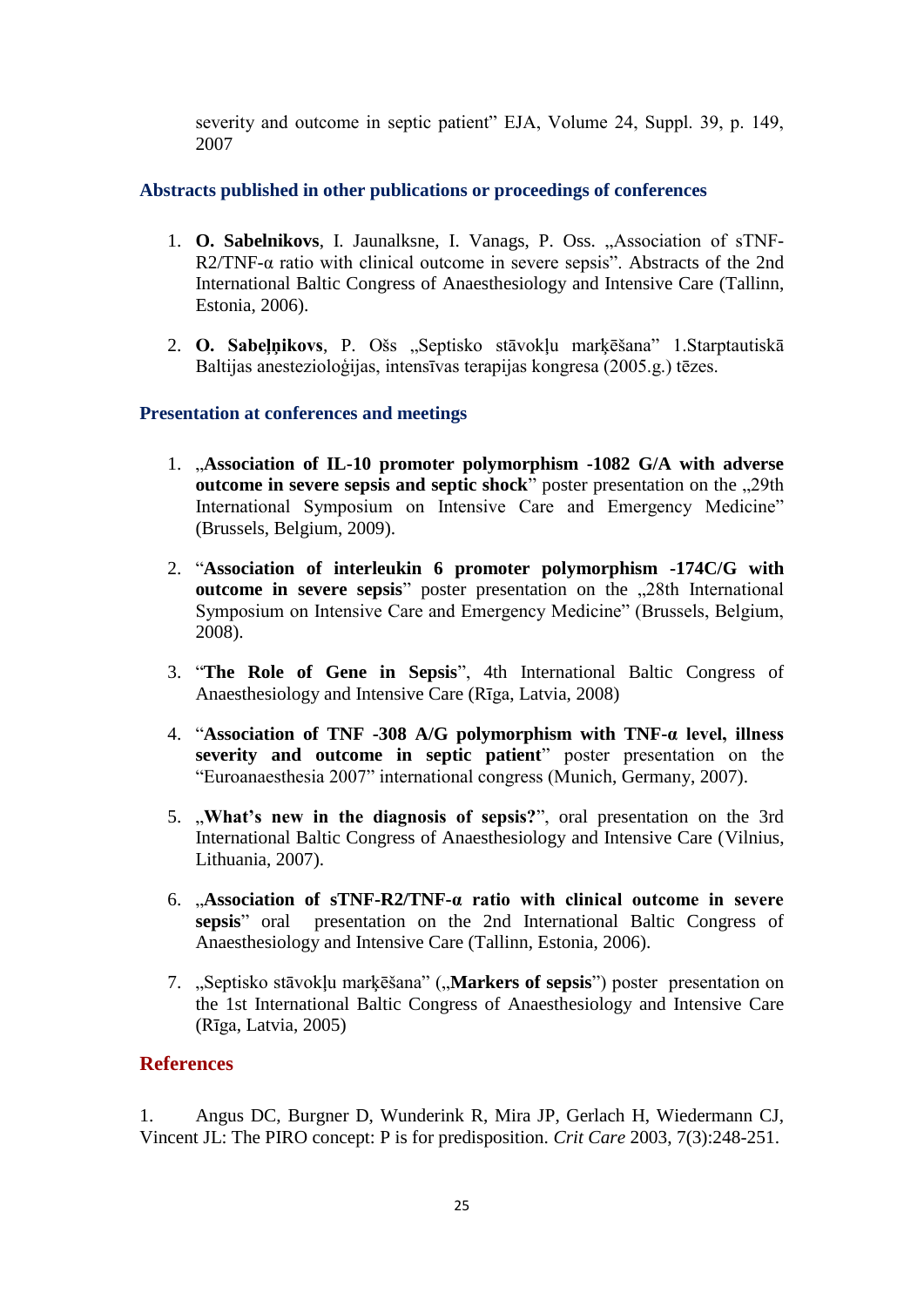2. Frodsham AJ, Hill AV: Genetics of infectious diseases. *Hum Mol Genet* 2004, 13 Spec No 2:R187-194.

3. Fugger R, Zadrobilek E, Gotzinger P, Klimann S, Rogy M, Winkler S, Andel H, Mittelbock M, Roth E, Schulz F *et al*: Perioperative TNF alpha and IL-6 concentrations correlate with septic state, organ function, and APACHE II scores in intra-abdominal infection. *Eur J Surg* 1993, 159(10):525-529.

4. Oberholzer A, Souza SM, Tschoeke SK, Oberholzer C, Abouhamze A, Pribble JP, Moldawer LL: Plasma cytokine measurements augment prognostic scores as indicators of outcome in patients with severe sepsis. *Shock* 2005, 23(6):488-493.

5. Aguillon JC, Escobar A, Ferreira V, Aguirre A, Ferreira L, Molina MC, Ferreira A: Daily production of human tumor necrosis factor in lipopolysaccharide (LPS)-stimulated ex vivo blood culture assays. *Eur Cytokine Netw* 2001, 12(1):105-110.

6. Yaqoob P, Newsholme EA, Calder PC: Comparison of cytokine production in cultures of whole human blood and purified mononuclear cells. *Cytokine* 1999, 11(8):600- 605.

7. Louis E, Franchimont D, Piron A, Gevaert Y, Schaaf-Lafontaine N, Roland S, Mahieu P, Malaise M, De Groote D, Louis R *et al*: Tumour necrosis factor (TNF) gene polymorphism influences TNF-alpha production in lipopolysaccharide (LPS)-stimulated whole blood cell culture in healthy humans. *Clin Exp Immunol* 1998, 113(3):401-406.

8. Wilson AG, Symons JA, McDowell TL, McDevitt HO, Duff GW: Effects of a polymorphism in the human tumor necrosis factor alpha promoter on transcriptional activation. *Proc Natl Acad Sci U S A* 1997, 94(7):3195-3199.

9. Dianliang Z, Jieshou L, Zhiwei J, Baojun Y: Association of plasma levels of tumor necrosis factor (TNF)-alpha and its soluble receptors, two polymorphisms of the TNF gene, with acute severe pancreatitis and early septic shock due to it. *Pancreas* 2003, 26(4):339-343.

10. Mira JP, Cariou A, Grall F, Delclaux C, Losser MR, Heshmati F, Cheval C, Monchi M, Teboul JL, Riche F *et al*: Association of TNF2, a TNF-alpha promoter polymorphism, with septic shock susceptibility and mortality: a multicenter study. *JAMA* 1999, 282(6):561-568.

11. Calvano JE, Um JY, Agnese DM, Hahm SJ, Kumar A, Coyle SM, Calvano SE, Lowry SF: Influence of the TNF-alpha and TNF-beta polymorphisms upon infectious risk and outcome in surgical intensive care patients. *Surg Infect (Larchmt)* 2003, 4(2):163-169.

12. Stuber F, Petersen M, Bokelmann F, Schade U: A genomic polymorphism within the tumor necrosis factor locus influences plasma tumor necrosis factor-alpha concentrations and outcome of patients with severe sepsis. *Crit Care Med* 1996, 24(3):381-384.

13. Fishman D, Faulds G, Jeffery R, Mohamed-Ali V, Yudkin JS, Humphries S, Woo P: The effect of novel polymorphisms in the interleukin-6 (IL-6) gene on IL-6 transcription and plasma IL-6 levels, and an association with systemic-onset juvenile chronic arthritis. *J Clin Invest* 1998, 102(7):1369-1376.

14. Rivera-Chavez FA, Peters-Hybki DL, Barber RC, O'Keefe GE: Interleukin-6 promoter haplotypes and interleukin-6 cytokine responses. *Shock* 2003, 20(3):218-223.